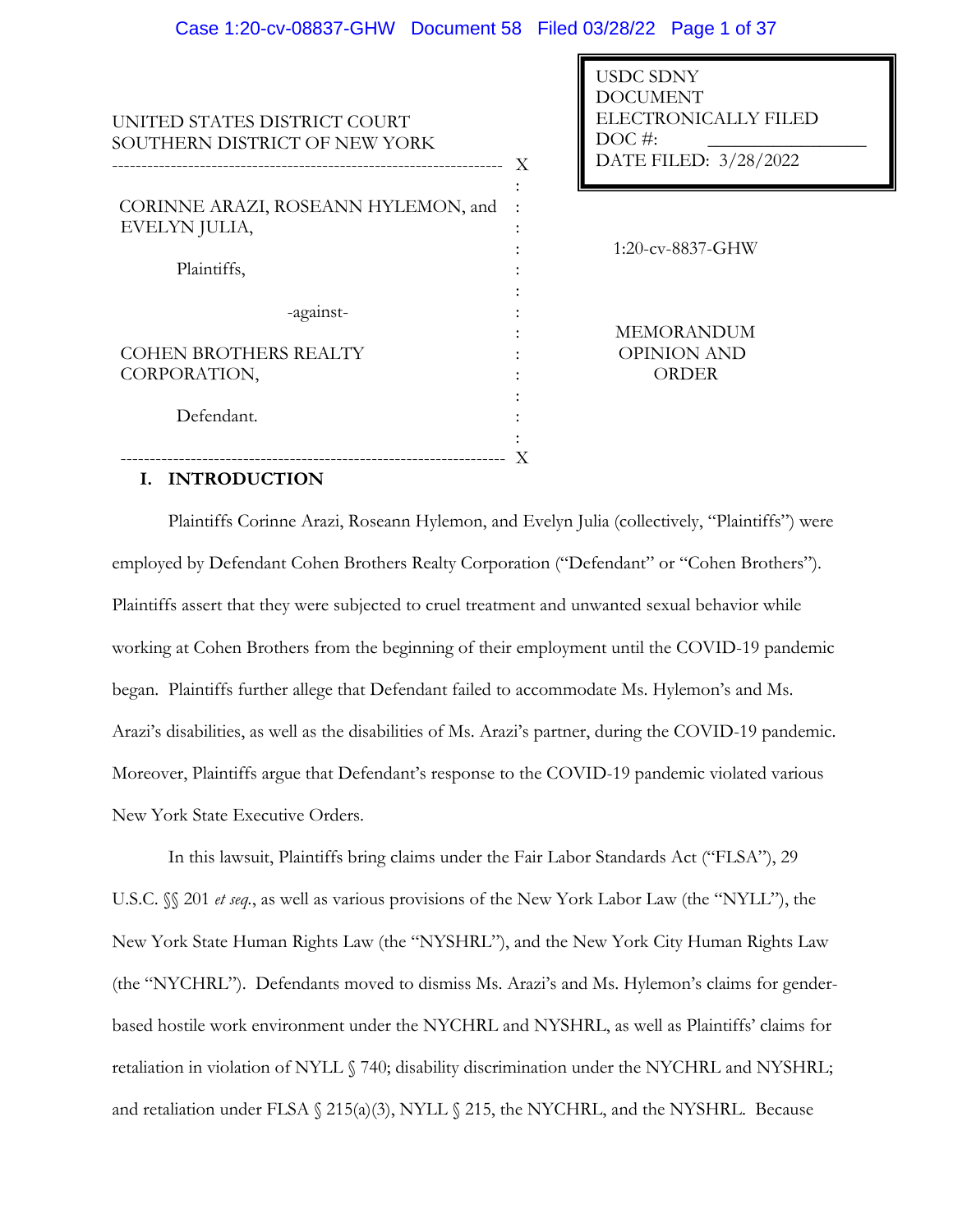### Case 1:20-cv-08837-GHW Document 58 Filed 03/28/22 Page 2 of 37

Plaintiffs plausibly allege that Defendant created a hostile work environment, and because they also sufficiently plead that Defendant denied them reasonable accommodations and violated various New York State Executive Orders related to COVID-19, Defendant's motion is denied.

# **II. BACKGROUND AND PROCEDURAL HISTORY**

### **a. Factual Background1**

Plaintiffs Arazi, Hylemon, and Julia were employees at Cohen Brothers, a private real estate development and management firm. Ms. Arazi began her employment on December 5, 2016, as an executive assistant to Defendant's President and Chief Executive Officer, Charles S. Cohen. Third Amended Complaint ("TAC"), Dkt. No. 38, 18. Ms. Hylemon was an Executive Assistant to Mr. Cohen from March 14, 2014, to March 2016, and the Executive Assistant to Defendant's Chief Operating Officer, Steven Cherniak, beginning in March 2016. *Id.* ¶ 29. Ms. Julia begin working as a Senior Showroom Leasing Administrator starting November 5, 2018.<sup>2</sup> Id. 141.

### **1. Plaintiffs Experience Unwanted Sexual Behavior at Work**

According to Plaintiffs, Ms. Arazi, Ms. Hylemon, and Ms. Julia experienced inappropriate sexual behavior at Cohen Brothers. Ms. Julia "continually suffered from various unwelcome instances of sexual harassment by her direct supervisor, Mr. [Stephen] Fredericks." *Id.* ¶ 50. Those instances included unwelcome comments regarding Ms. Julia's appearance (e.g., "oh my god, you are a bombshell" and "you look so hot with that hair today"), *id.* ¶ 51; inappropriate inquiries into Ms. Julia's love life, *id.* ¶¶ 54–57; and unwelcome physical touching, such as uninvited kisses on the cheek and putting his hands on her shoulder, *id.* ¶ 58. Ms. Julia also heard that Mr. Fredericks

<sup>&</sup>lt;sup>1</sup> The following facts are drawn from the third amended complaint, Dkt. No. 38. The Court "accept[s] all facts alleged in the [amended] complaint as true and draw[s] all reasonable inferences in the plaintiff's favor." *Burch v. Pioneer Credit Recovery, Inc.*, 551 F.3d 122, 124 (2d Cir. 2008) (per curiam).

<sup>2</sup> The third amended complaint also contains numerous allegations regarding Plaintiffs' hours and compensation while working for Defendant. *See e.g.*, TAC  $\P$  8–49. Those facts are plainly relevant to Plaintiff's FLSA and NYLL claims related to overtime and pay for unpaid overtime and failure to pay wages, which Defendant has not moved to dismiss. Accordingly, the Court needs not discuss those allegations here, and will instead limit its description of the facts to allegations relevant to Defendant's motion to dismiss.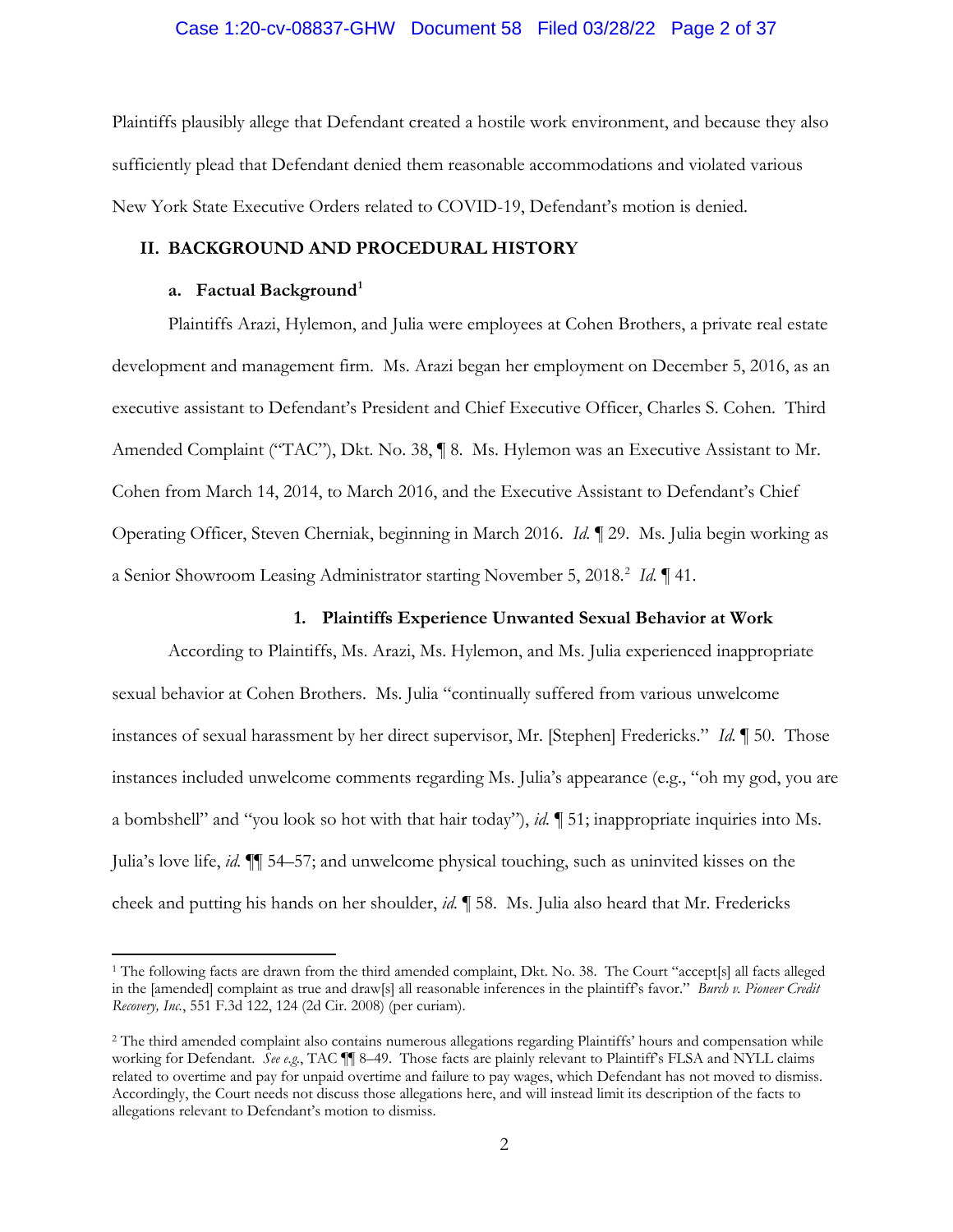# Case 1:20-cv-08837-GHW Document 58 Filed 03/28/22 Page 3 of 37

looked at her in a "leering, sexual way" when she would walk away from him. *Id.* ¶ 57. Ms. Hylemon witnessed much of the sexual harassment of Ms. Julia, since Ms. Hylemon sat next to Ms. Julia and the office walls and doors were made of see-through glass. *Id.* ¶ 62.

In addition, in 2019, Ms. Arazi heard Mr. Cohen's wife scream "no more blowjobs" after Mr. Cohen lowered her personal allowance. *Id.* **[69.** After that incident, Mr. Cherniak came talk to Ms. Arazi about Ms. Cohen's statements, which was "extremely uncomfortable" for Ms. Arazi. *Id.*  ¶ 70. Mr. Cherniak asked if she had heard the "'blowjob' discussion," and later said "that he would not have time to deal with 'blowjob talks' in his busy schedule." *Id.* 

Further, Mr. Cherniak would often tell Ms. Hylemon and Ms. Julia "dirty jokes" and "jokes with sexual undertones." *Id.* 194. Some of those jokes involved the word "gumara" which is "Italian-American slang for [a] married man's mistress." *Id.* ¶ 96. Ms. Hylemon and Ms. Julia often discussed how inappropriate the jokes were. *Id.* ¶ 95.

**2. Plaintiffs Are "Berated" and "Humiliated" by their Supervisors** Plaintiffs also allege that Mr. Cohen had a "longstanding reputation for verbally abusing, screaming at, berating, belittling, and humiliating employees, particularly [] female employees." *Id.*  ¶ 72. According to Plaintiffs, "Mr. Cohen treated female employees . . . substantially worse than male employees" in a number of ways. *Id.* ¶ 73. For instance, Mr. Cohen required that Ms. Arazi let him know when she wanted to use the bathroom, and ask for his permission to do so. *Id.* ¶ 78. If Ms. Arazi used the bathroom when Mr. Cohen was unable to grant permission, and he happened to need her while she was away from her desk, he would scream at her, telling her that she was not supposed to leave her desk without his permission. *Id.* ¶ 79.

Mr. Cohen also yelled at Ms. Hylemon. When she walked away from her desk to get water, Mr. Cohen would "scream her name all across the office," yelling things like "Why are you away from your desk?! You aren't supposed to get up!" *Id.* ¶ 81. In addition, on occasions when he

3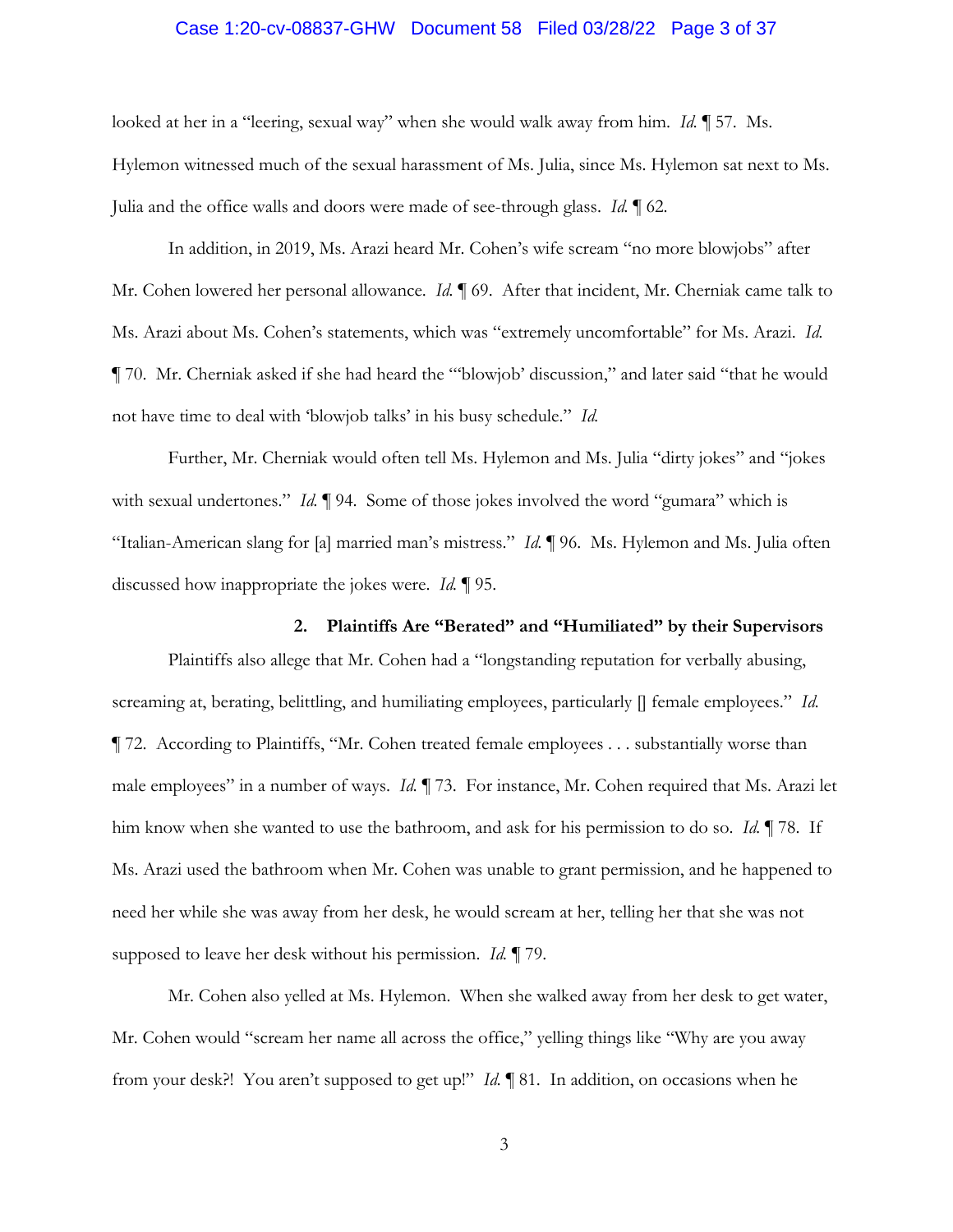### Case 1:20-cv-08837-GHW Document 58 Filed 03/28/22 Page 4 of 37

asked for Ms. Hylemon to come to the conference room, Mr. Cohen would bark "Hurry up, you are walking too slow!" *Id.*  $\parallel$  82. He also screamed at her during one of Cohen Brothers' Christmas parties, asking her, "Why did you give the band the f\*\*\*ing check?!" *Id.* ¶ 83. Further, Mr. Cohen insulted Ms. Hylemon to her then-boyfriend at a Christmas party. *Id.* "Many times, [he told] Ms. Hylemon 'I'm going to kill you' when she did something that did not please him." *Id.* ¶ 85.

According to Plaintiffs, Mr. Cherniak also "berated" Ms. Hylemon. *Id.* ¶ 97. He did not, however, berate male employees. *Id.* ¶ 98.

### **3. Defendant's Interview Tactics**

Plaintiffs aver that Mr. Cohen interviewed female job candidates differently than male candidates. *Id.* ¶ 87. When he interviewed a woman, Mr. Cohen would ask the woman whether she was married, whether she had children, and who would care for her children if she came to work at Cohen Brothers. *Id.* He did not ask the same questions when interviewing male candidates. *Id.* 

#### **4. Defendant's Response to the COVID-19 Pandemic**

Plaintiffs sent various communications to their supervisors in early March 2020 warning of the need to take precautions in light of the COVID-19 pandemic. For instance, upon learning that "someone named Richard Cohen"3 was returning to the United States from the United Kingdom where COVID-19 cases were on the rise, Ms. Hylemon sent an email to Mr. Cherniak because she "wanted to make sure that Richard Cohen self-quarantined before returning to Cohen Brothers' New York office." *Id.* 101. Mr. Cherniak told her, "I'm on it," but nevertheless permitted Richard Cohen to return to the New York office on March 9, 2020. *Id.* Plaintiffs also allege that Cohen Brothers management permitted an employee to enter common areas in the Cohen Brothers office even though that employee lived in a building where a Westchester man had died from COVID, and

<sup>3</sup>Plaintiffs do not provide any detail as to the identify of Mr. Richard Cohen.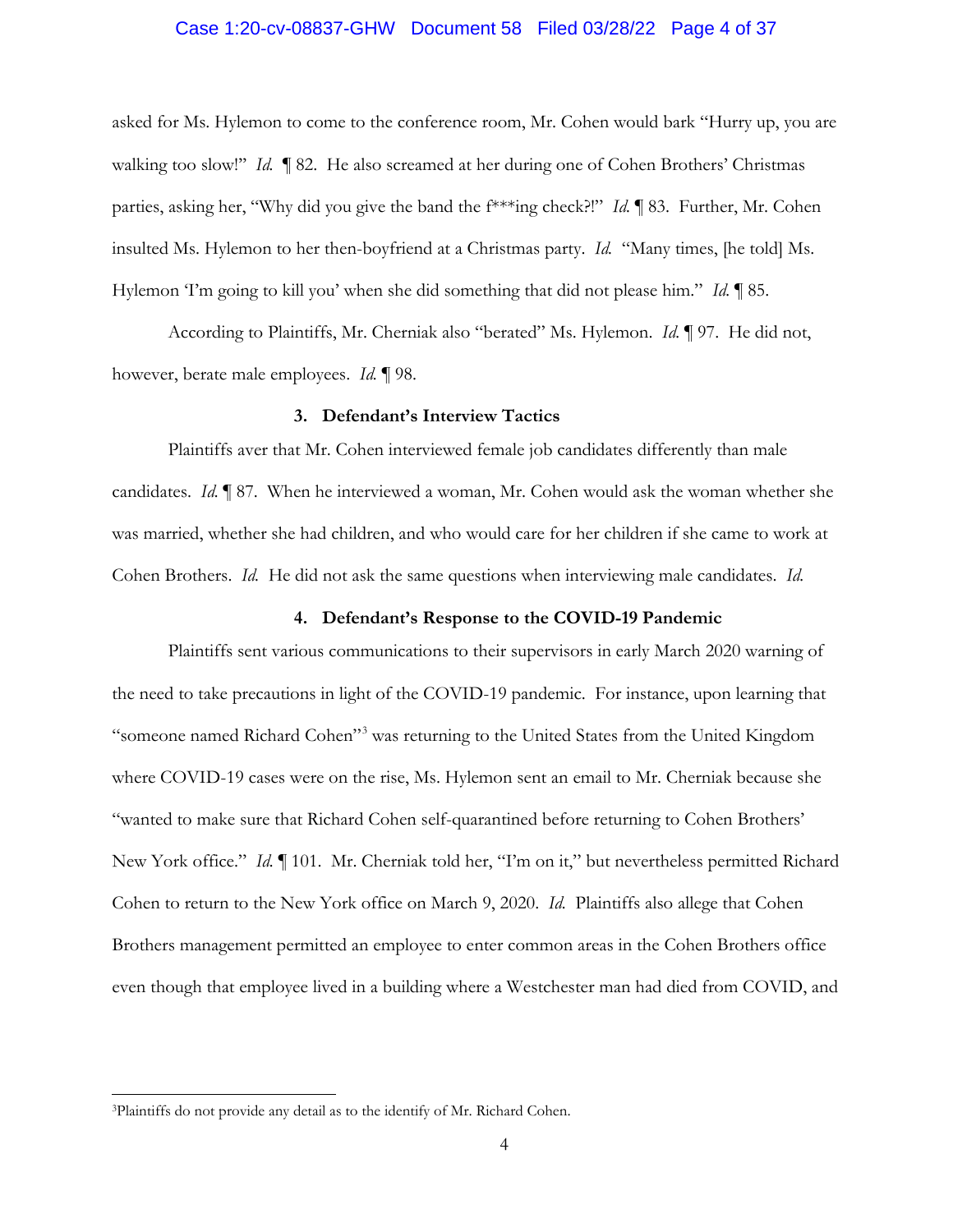### Case 1:20-cv-08837-GHW Document 58 Filed 03/28/22 Page 5 of 37

also allege that Cohen Brothers allowed clients and vendors to visit the Manhattan office during the week. *Id.* ¶¶ 102, 104.

In the shadow of of mounting numbers of COVID-19 cases, Ms. Hylemon and Ms. Julia started taking precautions in the office, including supplying themselves with hand sanitizer and gloves. *Id. ¶* 106. Cohen Brothers executives, including Mr. Cherniak and Mr. Horowitz, laughed at Ms. Hylemon and told her that she was "taking this way too serious[ly]." *Id.* ¶ 107. Mr. Cherniak also sent Ms. Hylemon video clips of individuals criticizing the media's coronavirus coverage. *Id.*  ¶ 108. In addition, Mr. Cherniak and other employees "mocked and made fun" of Ms. Julia and Ms. Hylemon for their reactions, calling the women "overreactors." *Id.* ¶ 110.

On March 12, 2020, New York City Mayor Bill de Blasio declared a state of emergency in New York City. *Id.* ¶ 114. Ms. Julia heard Mr. Cohen "shouting to other Cohen Brothers executives how it was ridiculous how the news was portraying the pandemic and that there is no way it is as bad as the news says it is." *Id.* ¶ 115. Mr. Cohen yelled to Ms. Arazi, "we have to be a soldier and soldier on, right Corinne?" *Id.* Plaintiffs allege that Cohen Brothers continued to "ma[k]e every effort to require" its employees to come into the office. *Id.* ¶ 118.

On March 15, 2020, Ms. Hylemon, who suffers from multiple sclerosis ("MS"), emailed to Mr. Cherniak and Defendant's human resources department ("Human Resources") a doctor's note advising that Ms. Hylemon should not travel into the office [in] Manhattan because her immune system was compromised. *Id.* ¶ 119. Neither Mr. Cherniak nor Human Resources responded to Ms. Hylemon's request. *Id.* ¶ 125. The next day, on March 16, 2020, Ms. Hylemon called Mr. Cherniak and left him a voicemail, but he did not respond. *Id.* ¶ 127. She texted him later in the morning to ask if he had received her email. *Id.* He said, "Yes. In staff meeting." *Id.* She texted back, "You did not answer. I have a doctor's note. My immune system is compromised due to the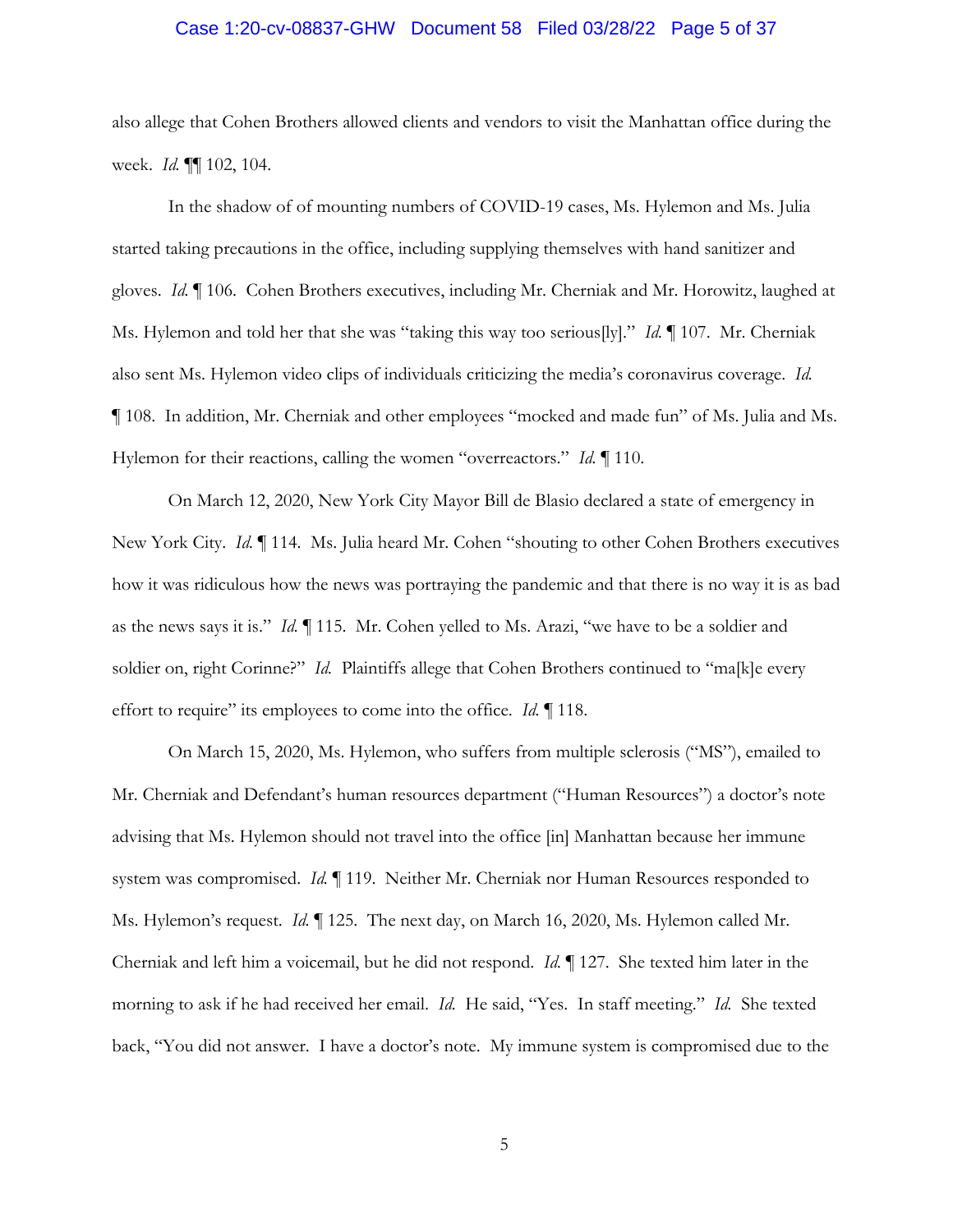### Case 1:20-cv-08837-GHW Document 58 Filed 03/28/22 Page 6 of 37

MS. If you think I'm not there[] just because. Then you are completely wrong [sic]." *Id.* From that point forward, Mr. Cherniak left Ms. Hylemon off email correspondence. *Id.* ¶ 128.

The same day, March 16, 2020, Ms. Arazi sent an email to Mr. Cohen, Mr. Cherniak, Human Resources, and Cohen Brothers' reception. She "took a sick week" because she was suffering from flu-like symptoms, and had made the choice to self-quarantine. *Id.* ¶ 129. She also mentioned that her partner was feeling sick. *Id.* ¶ 130.

That day, Mr. Cherniak sent an email to all employees offering no-cost parking and carpooling to encourage employees come to work at the office. *Id.* ¶ 132. Ms. Julia also heard Mr. Cohen tell his son—a Cohen Brothers employee who suffered from Lyme Disease—that "there was no work from home policy" after his son informed Mr. Cohen that he would not come to the office. *Id.* If 133. Mr. Cohen told Mr. Cherniak and another employee that his son was a "coward" and that they should shut off his son's phone and get his son's work from his office. *Id.* 

The next day, on March 17, 2020, Human Resources sent an email to employees "advising them to maintain a positive attitude and be mindful of their conversations and tone around coworkers." *Id.* ¶ 134. That email also stated that Cohen Brothers had "no work from home policies . . . stay home permitted when using sick, personal or vacation time . . . beyond without pay." *Id.* ¶ 135 (alterations in original).

On March 18, 2020, Mr. Hylemon texted Mr. Cherniak "a screenshot of New York Governor Andrew Cuomo's mandate reducing the non-essential workforce by 50%." *Id.* ¶ 137; *see also* N.Y. Exec. Order No. 202.6 (Mar. 18, 2020). Ms. Julia, who was still working in the office, saw that Mr. Cherniak called in another executive and said, "what, am I supposed to believe a text message?" *Id.* ¶ 137. Mr. Cherniak and the other executive laughed and said it was "fake news." *Id.* Ms. Julia stopped coming to the office after March 18, 2020. *Id.* ¶ 138. According to Plaintiffs, Cohen Brothers never complied with the order to reduce the workforce. *Id.*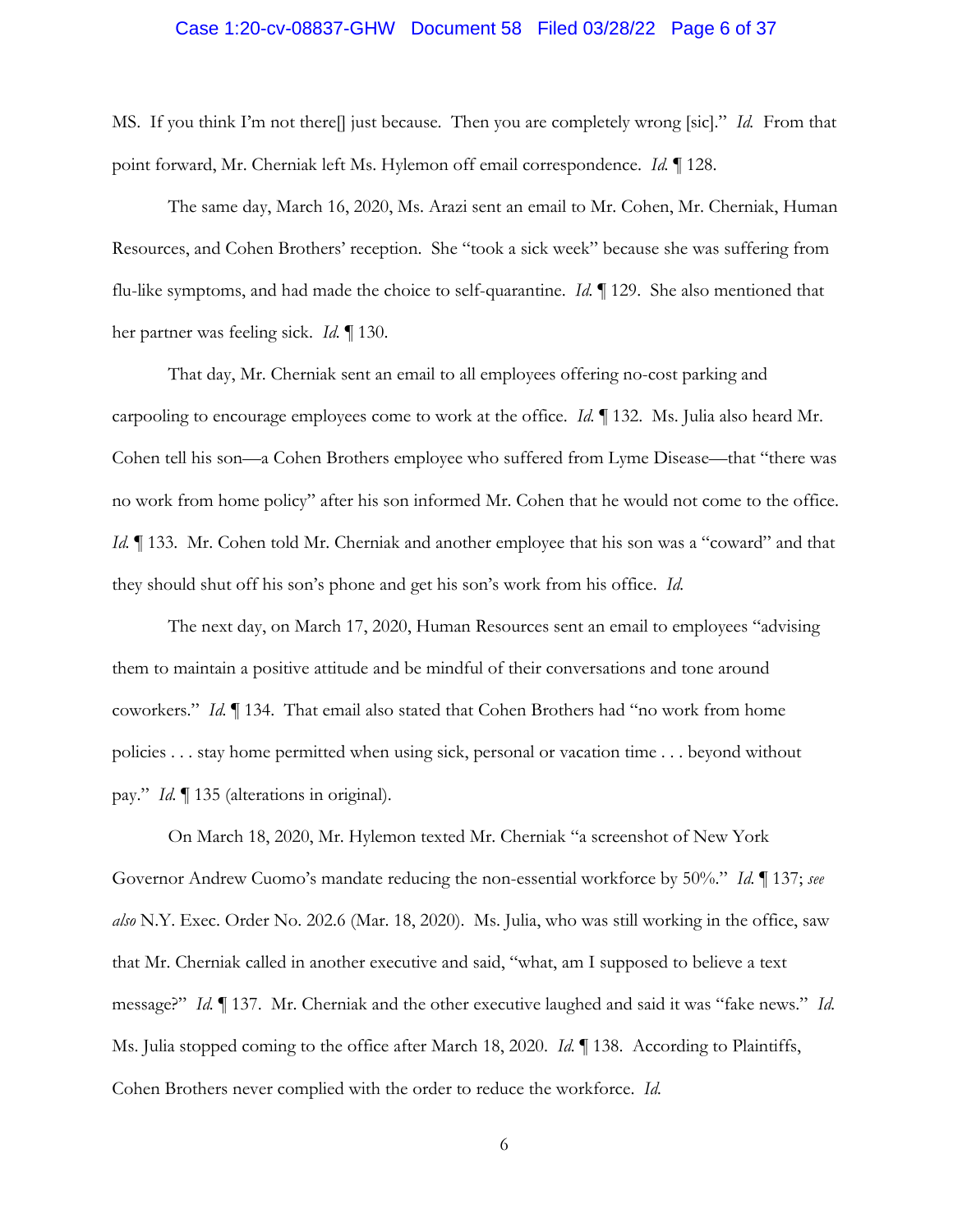## Case 1:20-cv-08837-GHW Document 58 Filed 03/28/22 Page 7 of 37

The next day, March 19, 2020, Ms. Arazi texted Mr. Cherniak and told him that she was experiencing flu-like symptoms, and also that her partner had been tested for COVID-19 because he had pneumonia and a cough. *Id.* 139. The same day, Governor Cuomo issued Executive Order 202.7, which mandated that businesses reduce their non-essential workforce by 75%. *Id.* ¶ 141; *see also* N.Y. Exec. Order No. 202.7 (Mar. 19, 2020). Plaintiffs allege that Cohen Brothers did not comply with this order, and also allege that, on that date, Cohen Brothers furloughed two employees that had requested permission to work from home. *Id.* ¶ 142–43.

On March 20, 2020, Governor Cuomo issued Executive Order 202.8, which stated

[a]ll businesses and not-for-profit entities in the state shall utilize, to the maximum extent possible, any telecommuting or work from home procedures that they can safely utilize. Each employer shall reduce the in-person workforce at any work locations by 100% no later than March 22 at 8 p.m. Any essential business or entity providing essential services or functions shall not be subject to the in-person restrictions.

N.Y. Exec. Order 202.8 (Mar. 20, 2020) (together with Executive Orders 202.6 and 202.7, the "Executive Orders"). A Cohen Brother's Human Resources employee sent employees an email stating that the company was reviewing that Executive Order. TAC ¶ 148. Ms. Hylemon emailed that employee saying "how is this even a question. Essential is food, pharmaceutical and mass transit. We are non essential." *Id.* The employee did not respond. *Id.* Despite the order, Mr. Cohen "told the receptionist that the office remained open." *Id.*

In addition, on March 20, 2020, Ms. Julia emailed Mr. Cohen and Mr. Cherniak letting them know she would be staying at home and taking vacation time to quarantine because her roommate had been exposed to COVID, and because Ms. Julia had a raspy throat. *Id.* ¶ 146. She did not receive a response. *Id.* 

"On March 23, 2020, Mr. Cherniak created a letter for employees to show the police or any government authority claiming that they were 'essential,' even though they were not." *Id.* ¶ 152. Plaintiffs did not receive that letter. *Id.* ¶ 153.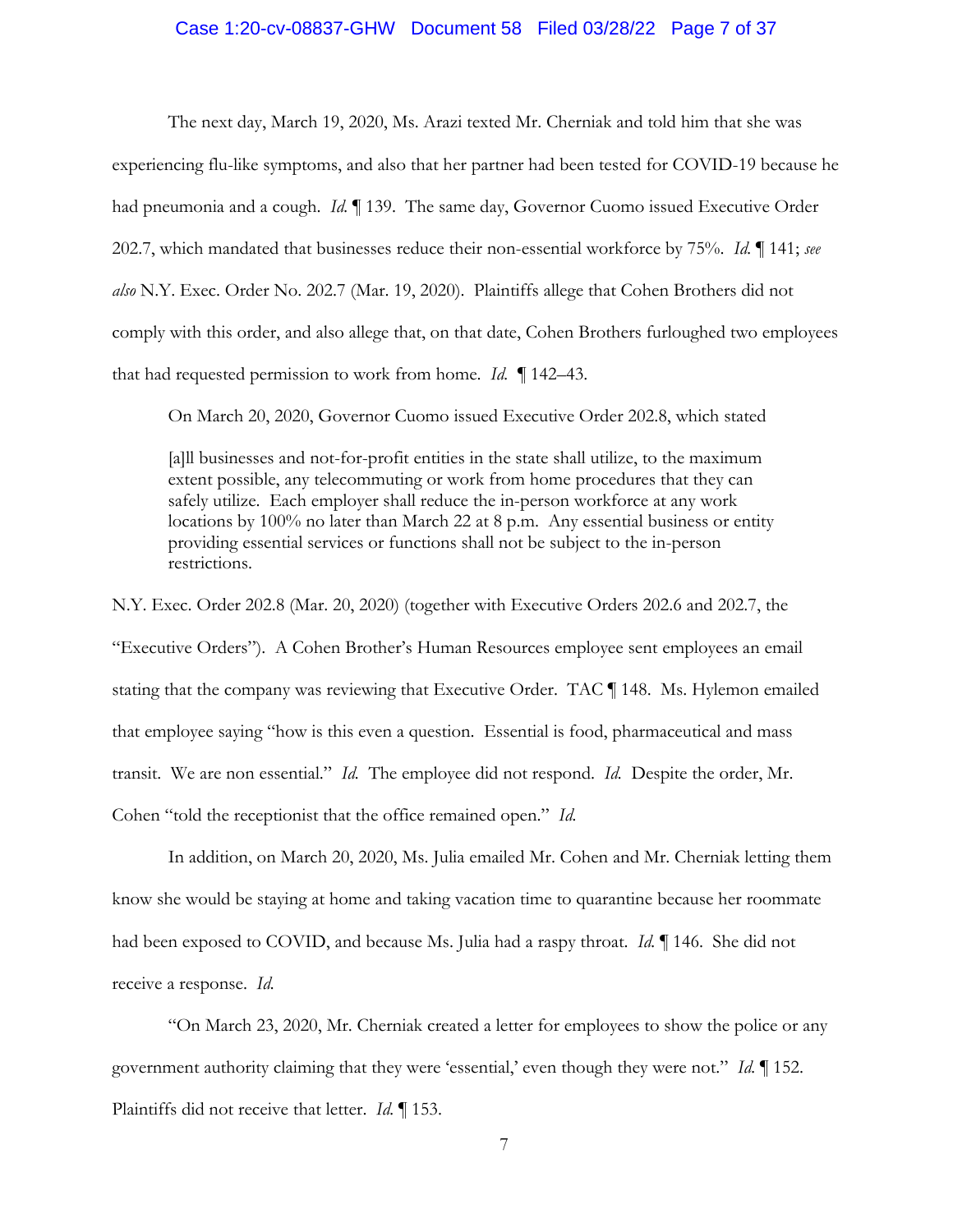### Case 1:20-cv-08837-GHW Document 58 Filed 03/28/22 Page 8 of 37

Also "[o]n March 23, 2020, Ms. Arazi emailed Mr. Cohen, Mr. Cherniak, and Human Resources, with the subject line 'NY State Mandate,' requesting one week of vacation both to care for her ill partner and 'to follow the Governor's mandate' to stay home as a non-essential worker." *Id.* 154. Ms. Hylemon also emailed Mr. Cherniak and Human Resources, informing them that she would not be in the office until it was safe, since she was at high risk because of her multiple sclerosis. *Id.* ¶ 155. Two days later. Ms. Julia emailed Mr. Fredericks, Mr. Cherniak, and Mr. Cohen asking to be allowed to work from home. *Id.* ¶ 156. She did not receive a response. *Id.* She also told Human Resources that leasing administrators were not listed as an essential, so she would stay home. *Id.* ¶ 157.

On March 29, 2020, Ms. Arazi requested a "second week of vacation to abide by the 'Governor's mandate'" and so that she could remain home and care for her partner, who was having breathing difficulties and was using an oxygen machine. *Id.* ¶ 160.

Then, on April 1, 2020, Human Resources informed Ms. Julia that she had exhausted her paid time off the previous day. *Id.* 163. Ms. Arazi emailed Mr. Cohen, Mr. Cherniak. and Human Resources, noting that she would use her last personal days after which she would remain home with no pay. *Id.* ¶ 165. Ms. Hylemon also told Mr. Cherniak and Human Resources that she would use her final week of vacation, but did not receive a response. *Id.* ¶ 166. Ms. Arazi and Ms. Julia later emailed Defendant to reaffirm that they would be staying at home to comply with the Governor's mandate. *Id.* ¶¶ 170, 171.

On April 30, 2020, Ms. Julia was placed on furlough with no pay. *Id.* ¶ 172. Ms. Arazi and Ms. Hylemon were placed on furlough with no pay the next day. *Id.* The three were the only Cohen Brothers employees placed on furlough on April 30 and May 1, 2020. *Id.* ¶ 174.

8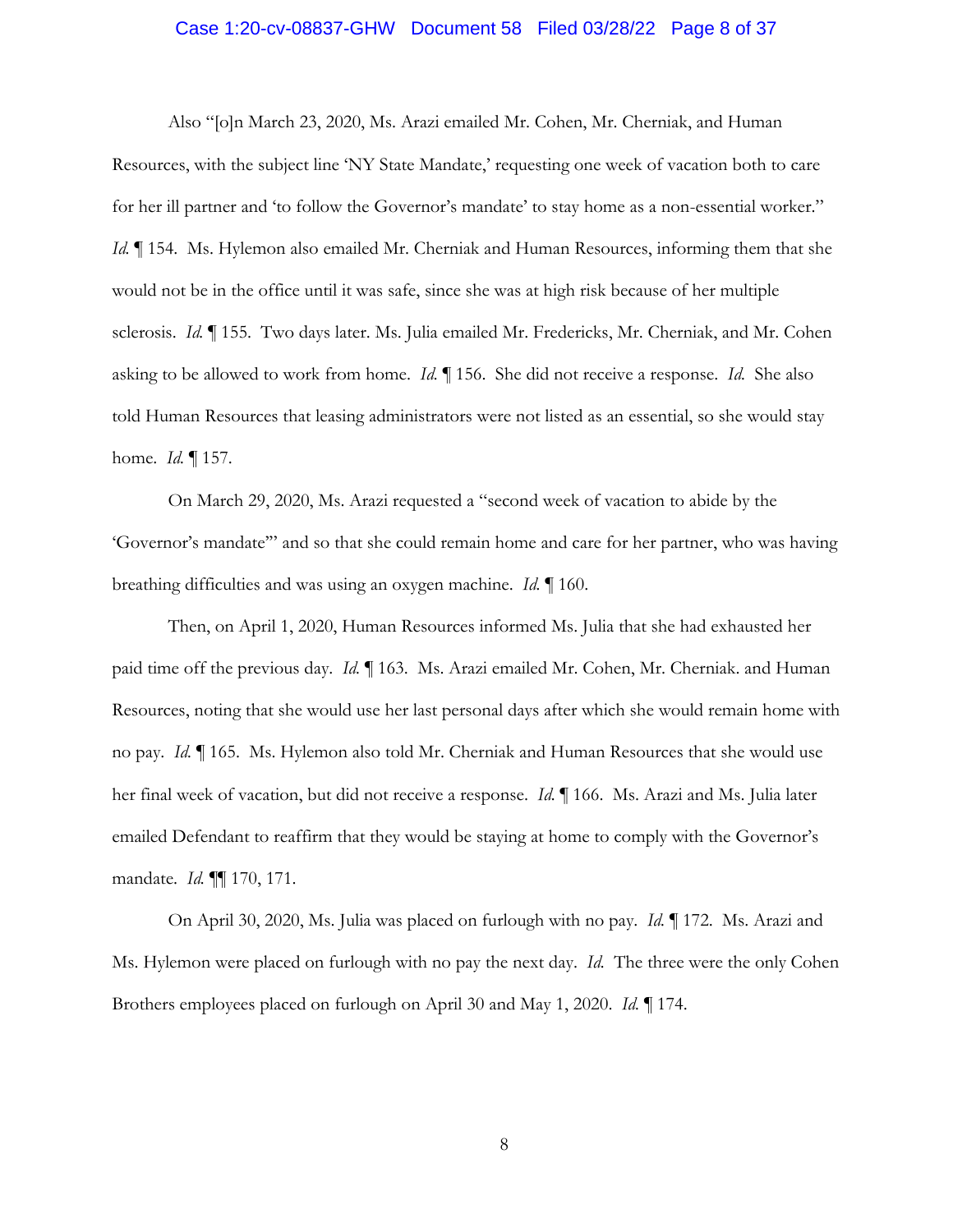#### **5. Plaintiffs File this Lawsuit and Are Terminated**

On October 22, 2020, Plaintiffs filed this lawsuit against Cohen Brothers. *Id.* ¶ 181; *see also* Dkt. No. 1. Four months later, on February 22, 2021, Ms. Arazi, Ms. Hylemon, and Ms. Julia participated in a mediation with Cohen Brothers, but that mediation did not result in a settlement. TAC ¶ 182. The next day, Cohen Brothers offered Plaintiffs the opportunity to return to work at their offices in New York City. *Id.* ¶ 183. Prior to that date, no one had asked any of the women to return to work. *Id.* ¶ 185. In fact, Cohen Brothers had hired a replacement for Ms. Arazi in October 2020. *Id.* ¶ 187. It also hired a replacement for Ms. Hylemon around December 2020. *Id.*  ¶ 189. Further, on February 25, 2021, Cohen Brothers posted Ms. Arazi's position on LinkedIn while waiting for her response to Cohen Brothers' offer to return to work. *Id.* ¶ 188.

In response to the offer of employment, Plaintiffs informed Defendant that they "believed it would be illegal for them to work in person in New York," given that, according to Plaintiffs, the reopening laws announced on April 26, 2020, stated that companies like Defendant's were "allowed to have only 'necessary' employees work in person." *Id.* ¶ 191. Defendant told Ms. Hylemon that it would not allow her to work from home despite that fact that she suffered from multiple sclerosis and was about to start taking a drug that would compromise her immune system. *Id.* ¶ 193. "Cohen Brothers also refused to grant Ms. Arazi's request for a reasonable accommodation of being allowed to work from home due to her disability of low white blood cell count." *Id.* ¶ 194. Cohen Brothers "refused to answer, or answer adequately, a number of the questions" that Plaintiffs asked about returning to work. *Id.* ¶ 201.

Then, on March 8, 2021, Cohen Brothers terminated Plaintiffs' employment, "supposedly for not showing up in person for work that day." *Id.* ¶ 202. At that point, all of the women had "indicated that they were not refusing the offers and were still trying to get answers to their questions." *Id.* ¶ 202.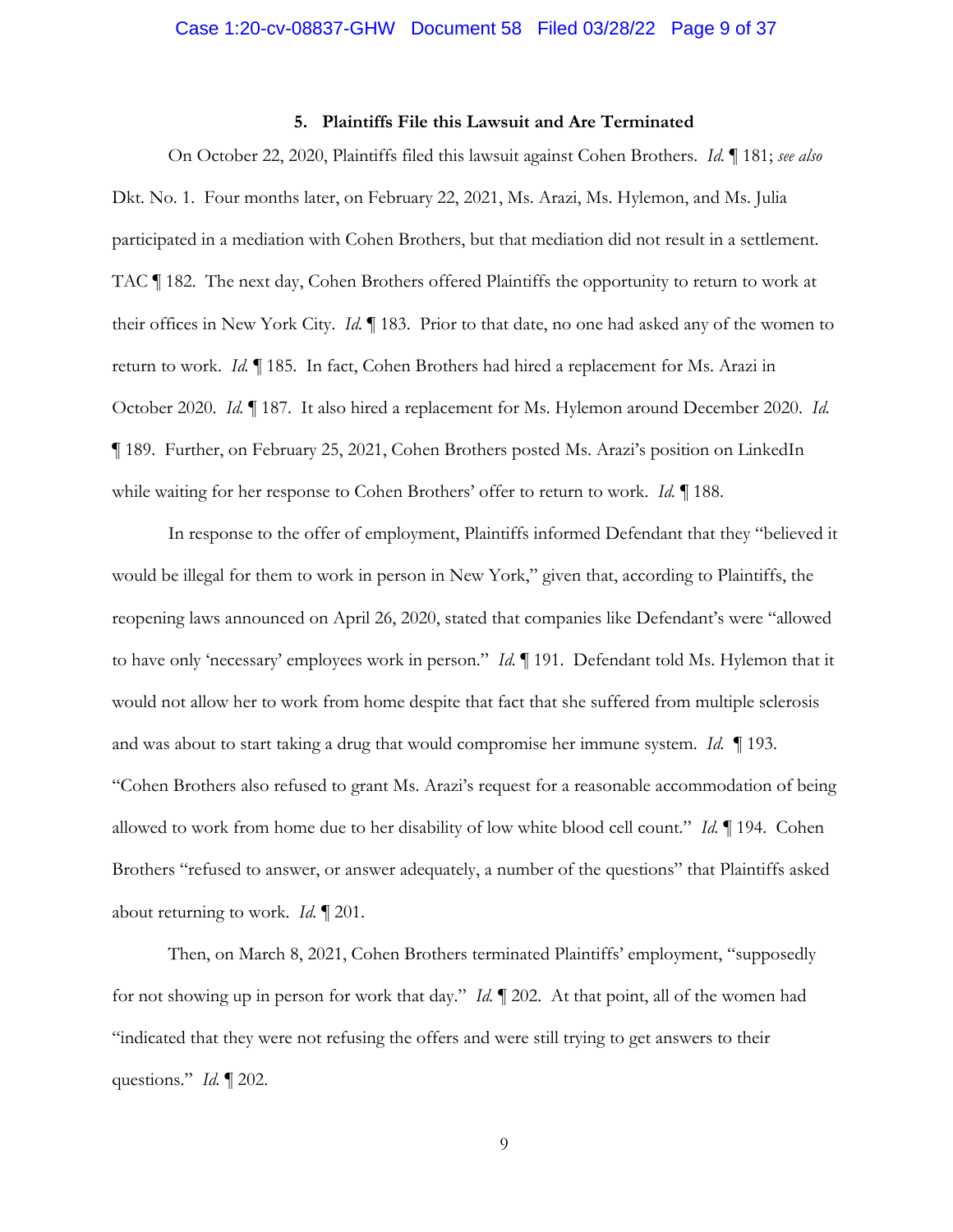#### **b. Procedural History**

Plaintiffs filed their complaint on October 22, 2020. Dkt. No. 1. Plaintiffs amended their complaint on January 1, 2021, Dkt. No. 17, and again on April 16, 2021, Dkt. No. 38. Defendant moved to dismiss the third amended complaint on May 19, 2021. Dkt. No. 44 ("Mot."). Plaintiffs filed an opposition on June 11, 2021. Dkt. No. 48. On June 17, 2021, the Court granted leave for the National Employment Lawyers Association/New York ("NELA/NY") to file an amicus curiae brief related to Plaintiffs' claims under New York Labor Law § 750. Dkt. No. 53. That brief was filed on June 18, 2021. Dkt. No. 55. Defendant replied to Plaintiff's opposition and the NELA/NY's amicus brief on July 2, 2021. Dkt. No. 56 ("Reply"); Dkt. No. 57.

## **III. LEGAL STANDARD**

A complaint need only contain "a short and plain statement . . . showing that the pleader is entitled to relief." Fed. R. Civ. P. 8(a)(2). A defendant may move to dismiss a claim that does not meet this pleading standard for "failure to state a claim upon which relief can be granted." Fed. R. Civ. P. 12(b)(6). On a motion filed under Rule 12(b)(6), the court accepts as true the facts alleged in the complaint and draws all reasonable inferences in the plaintiff's favor. *Burch v. Pioneer Credit Recovery, Inc*., 551 F.3d 122, 124 (2d Cir. 2008) (per curiam). But "[t]hreadbare recitals of the elements of a cause of action, supported by mere conclusory statements" are inadequate. *Iqbal*, 556 U.S. at 678 (*citing Bell Atl. Corp. v. Twombly*, 550 U.S. 544, 555 (2007)). And "[t]he tenet that a court must accept as true" a complaint's factual allegations does not apply "to legal conclusions." *Iqbal*, 556 U.S. at 678 (alterations omitted).

To survive dismissal, a complaint must allege sufficient facts to state a plausible claim. *Twombly*, 550 U.S. at 570. A claim is plausible when the plaintiff pleads facts to support the reasonable inference that the defendant has acted unlawfully*. Iqbal*, 556 U.S. at 678 (*citing Twombly*, 550 U.S. at 556). The plaintiff's claim must be more than merely "speculative." *Twombly*, 550 U.S. at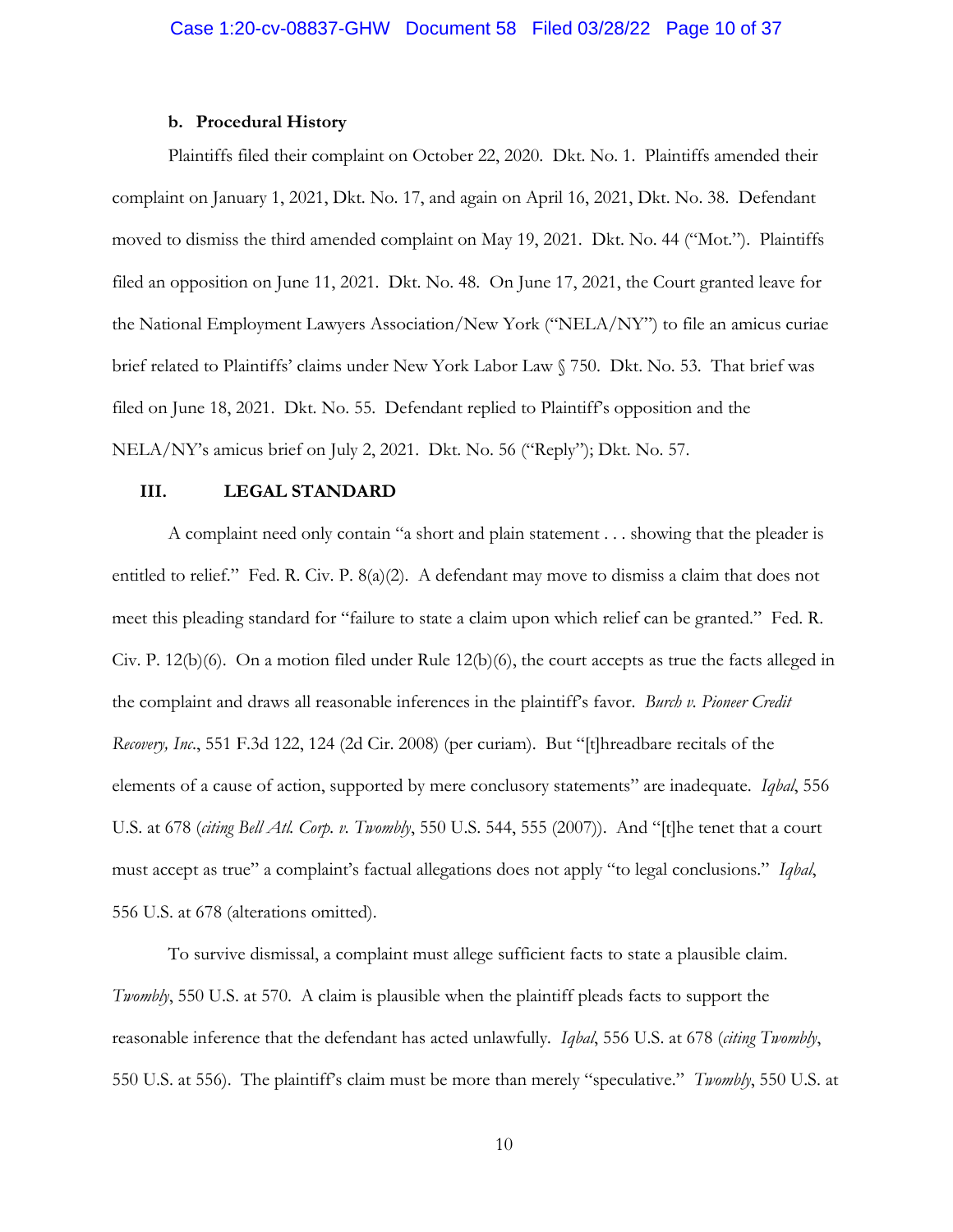### Case 1:20-cv-08837-GHW Document 58 Filed 03/28/22 Page 11 of 37

545. And a reviewing court must "draw on its judicial experience and common sense" to determine plausibility. *Iqbal*, 556 U.S. at 679 (citation omitted).

On a motion to dismiss, a court must generally "limit itself to the facts stated in the complaint." *Field Day, LLC v. County of Suffolk*, 463 F.3d 167, 192 (2d Cir. 2006) (quoting *Hayden v. County of Nassau*, 180 F.3d 42, 54 (2d Cir.1999)). But a court may consider "any 'written instrument' . . . attached to [the complaint] as 'an exhibit' or . . . incorporated in it by reference." *Lynch v. City of New York*, 952 F.3d 67, 79 (2d Cir. 2020) (quoting Fed. R. Civ. P. 10(c) (other citations omitted)). A court may also consider a document "solely relie[d]" on by the plaintiff if it "is integral to the complaint." *Id.* (quotation and brackets omitted). A document is "integral to the complaint" if the complaint "relies heavily" on the document's "terms and effect." *Nicosia v. Amazon.com, Inc*., 834 F.3d 220, 230 (2d Cir. 2016); *see also Littlejohn v. City of N.Y*., 795 F.3d 297, 305 n.3 (2d Cir. 2015) (holding that a court may "consider the plaintiff's relevant filings with the EEOC" on a motion to dismiss if the filings "are integral to and solely relied upon by the complaint" (quotation and brackets omitted)). A plaintiff must "rely on the terms and effect of the document in drafting the complaint; mere notice or possession is not enough." *Nicosia*, 834 F.3d at 231 (emphasis added) (*quoting Glob. Network Commc'ns, Inc. v. City of N.Y*., 458 F.3d 150, 156 (2d Cir. 2006).

### **IV. DISCUSSION**

## **a. Disability Discrimination and Failure to Accommodate Under the NYSHRL and NYCHRL**

Plaintiffs plead disability discrimination under a theory of failure to accommodate. *See* TAC ¶¶ 246–74. "Courts apply the same standard for failure to accommodate cases under the ADA, Rehabilitation Act, NYSHRL, and NYCHRL." *Lawtone-Bowles v. City of New York*, No. 17cv8024, 2019 WL 652593, at \*6 (S.D.N.Y. Feb. 15, 2019) (citing *Rodriguez v. City of New York*, 197 F.3d 611, 618 (2d Cir. 1999)). To maintain a claim for failure to accommodate, "an employee must show that: '(1) [he] is a person with a disability under the meaning of the [NYSHRL]; (2) an employer covered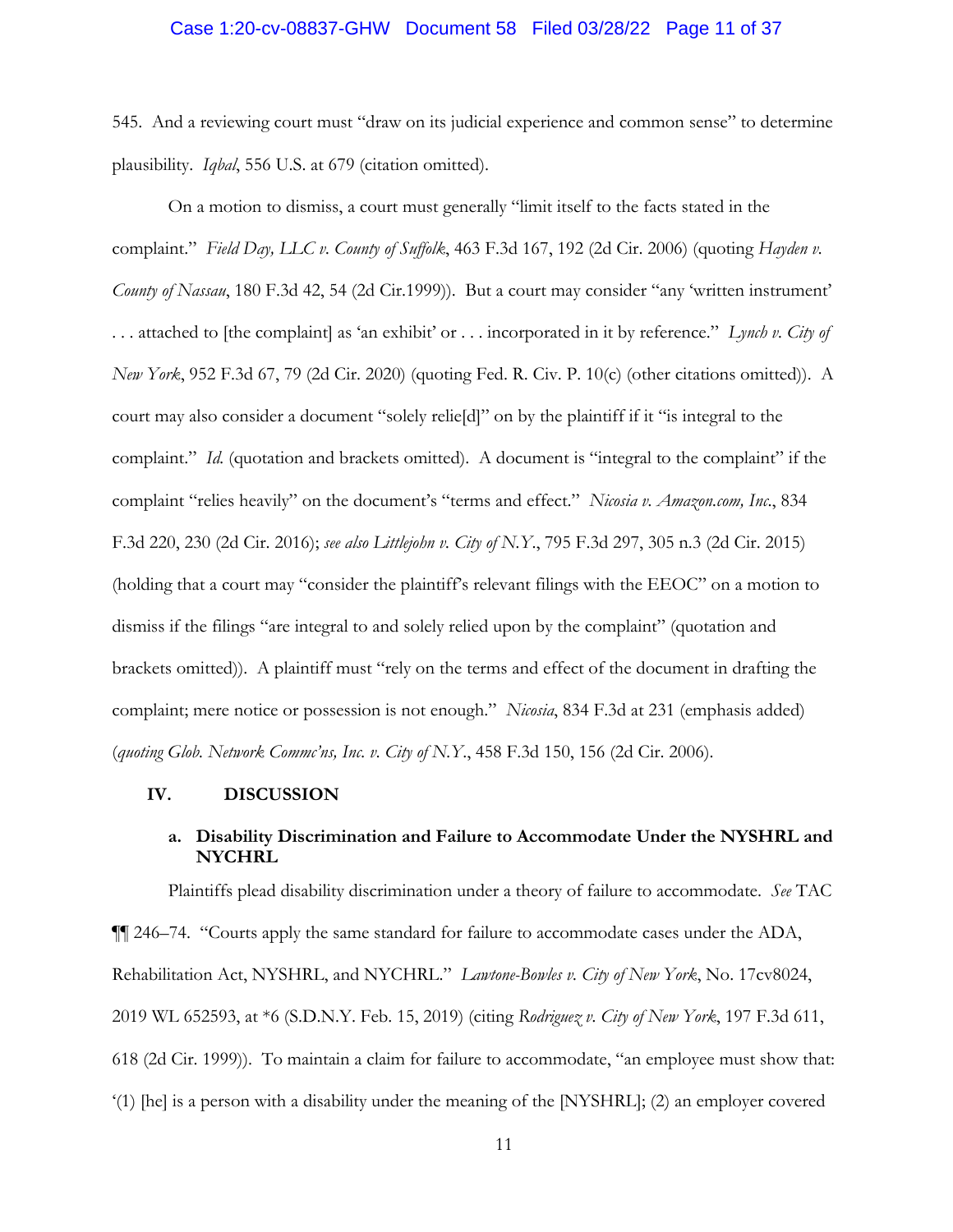## Case 1:20-cv-08837-GHW Document 58 Filed 03/28/22 Page 12 of 37

by the statute had notice of his disability; (3) with reasonable accommodation, [the employee] could perform the essential functions of the job at issue; and (4) the employer has refused to make such accommodations.'" *Noll v. Int'l Bus. Machs. Corp*., 787 F.3d 89, 94 (2d Cir. 2015) (quoting *McBride v. BIC Consumer Prods. Mfg. Co., Inc*., 583 F.3d 92, 97 (2d Cir. 2009) (alterations in original)); *see also Vinokur v. Sovereign Bank*, 701 F. Supp. 2d 276, 293 (E.D.N.Y. 2010) (providing the same standard for NYCHRL claims).

"[T]he NYCHRL presumes all accommodations to be reasonable until proven otherwise." *LeBlanc v. United Parcel Serv*., No. 11-cv-6983, 2014 WL 1407706, at \*18 (S.D.N.Y. Apr. 11, 2014); *see also* N.Y.C. Admin. Code § 8-102 ("The [employer] has the burden of proving undue hardship."). Only after the plaintiff has satisfied its "burden[] of production and persuasion as to the existence of an accommodation that is facially reasonable" does the burden "shift[] to the defendant to rebut the reasonableness of the proposed accommodation," which "is in essence equivalent to the burden of showing, as an affirmative defense, that the proposed accommodation would cause the defendant to suffer an undue hardship." *Wright v. N.Y. State Dep't of Corr.,* 831 F.3d 64, 76 (2d Cir. 2016) (internal quotation marks, citations, and alterations omitted).

In addition, the New York legislature amended the NYSHRL on August 19, 2019, to establish that its provisions should be construed liberally even if "federal civil rights laws, including those laws with provisions worded comparably to the provisions of this article," have been construed narrowly. *Deveaux v. Skechers USA, Inc.*, No. 19-cv-9734, 2020 WL 1812741, at \*3 n.3 (S.D.N.Y. Apr. 9, 2020) (quoting Act of Aug. 12, 2019, sec. 6, 2019 N.Y. Laws 160 (codified at N.Y. Exec. Law § 300 (2019))).<sup>4</sup> "[T]he effect of [that amendment] is to render the standard for claims

<sup>4</sup> Specifically, the statute was amended "to eliminate the requirement that harassing or discriminatory conduct be 'severe or pervasive' for it to be actionable and to adopt instead a more protective standard that prohibits conduct that results in 'inferior terms, conditions or privileges of employment.'" *Maiurano v. Cantor Fitzgerald Sec*., No. 19 CIV. 10042, 2021 WL 76410, at \*3 n.2 (S.D.N.Y. Jan. 8, 2021) (quoting N.Y. Exec. Law § 296(1)(h)).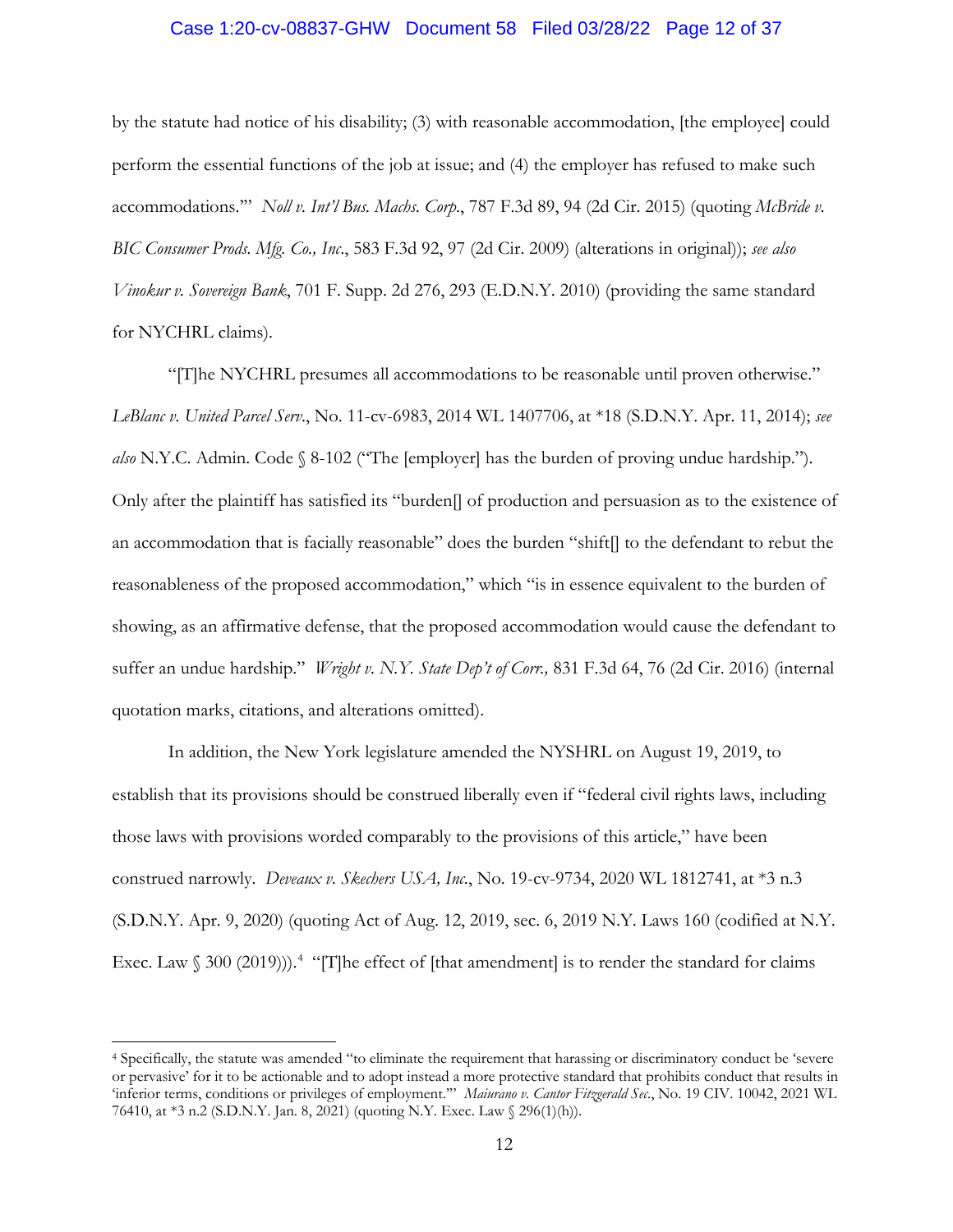### Case 1:20-cv-08837-GHW Document 58 Filed 03/28/22 Page 13 of 37

[under the NYSHRL] closer to the standard under the NYCHRL." *Wellner v. Montefiore Med. Ctr*., No. 17 CIV. 3479, 2019 WL 4081898, at \*5 n.4 (S.D.N.Y. Aug. 29, 2019). Those amendments "apply to claims that accrue on or after the effective date of October 11, 2019." *Id.* 

### **1. Ms. Hylemon Adequately Pleads Failure to Accommodate her Disability under the NYCHRL and the NYSHRL**

The parties do not dispute that Ms. Hylemon adequately pleads the second, third, and fourth elements of a failure to promote claims; they disagree only on whether Ms. Hylemon has sufficiently alleged that she had a disability under the NYSHRL and NYCHRL. She has. "The NYSHRL and NYCHRL 'have a broader definition of "disability" than does the ADA; neither statute requires any showing that the disability substantially limits a major life activity." *Thomson v. Odyssey House*, 2015 WL 5561209, at \*18 (S.D.N.Y. Sept. 21, 2015) (quoting *Reilly v. Revlon, Inc.*, 620 F. Supp. 2d 524, 541 (S.D.N.Y. 2009)); *see also Giordano v. City of New York*, 274 F.3d 740, 754 (2d Cir. 2001) ("[The] definition of disability under New York law is not coterminous with the ADA definition").

Rather, the NYSHRL defines disability as "(a) a physical, mental or medical impairment resulting from anatomical, physiological, genetic or neurological conditions which prevents the exercise of a normal bodily function or is demonstrable by medically accepted clinical or laboratory diagnostic techniques or (b) a record of such an impairment or (c) a condition regarded by others as such an impairment, provided, however, that in all provisions of this article dealing with employment, the term shall be limited to disabilities which, upon the provision of reasonable accommodations, do not prevent the complainant from performing in a reasonable manner the activities involved in the job or occupation sought or held." N.Y. Exec. Law  $\sqrt{}$  292(21).

The NYCHRL defines disability as "any physical, medical, mental or psychological impairment, or a history or record of such impairment." N.Y.C. Admin. Code § 8-102(16)(1). Those categories encompass "[a]n impairment of any system of the body; including, but not limited to, the neurological system; the musculoskeletal system; the special sense organs and respiratory

13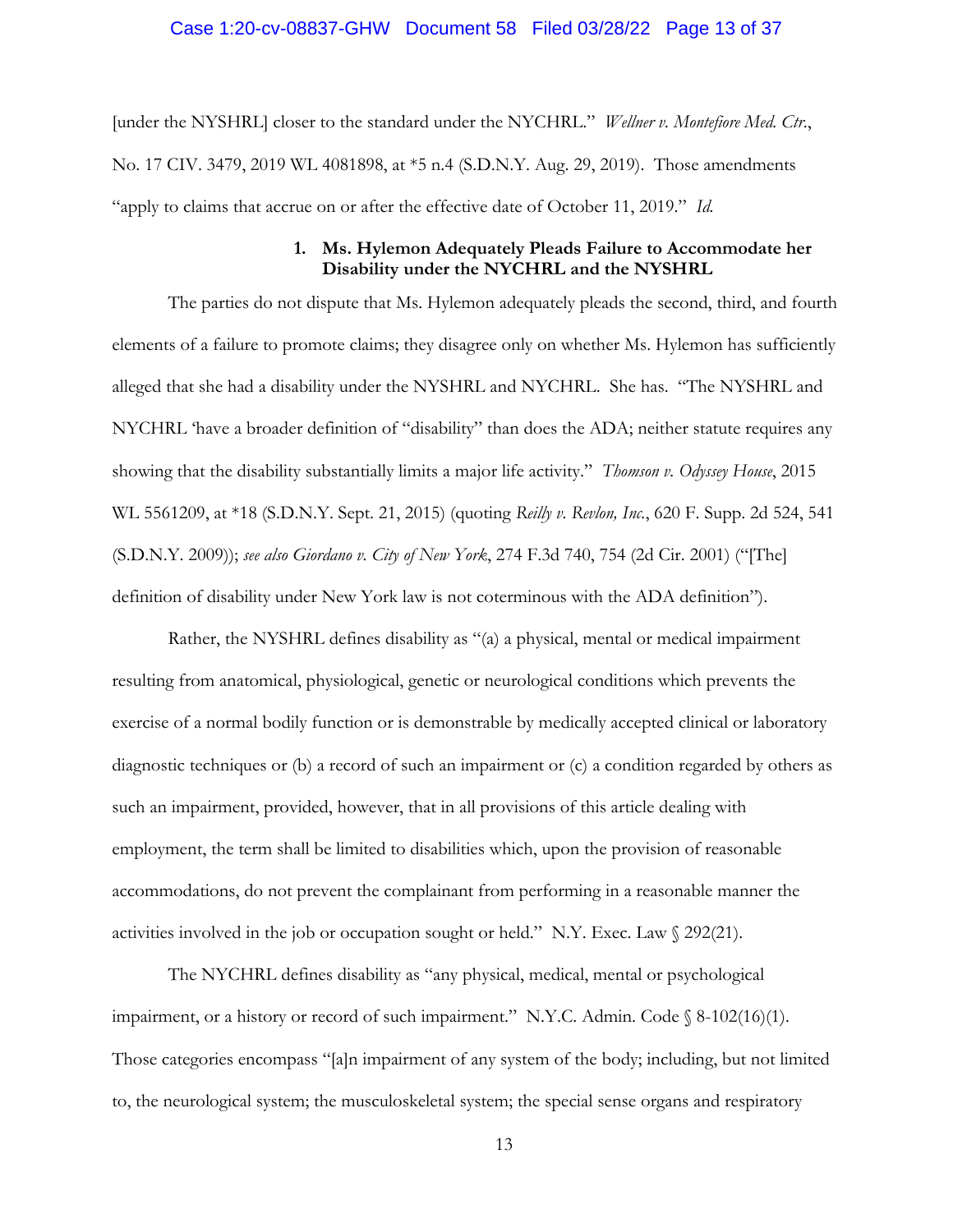## Case 1:20-cv-08837-GHW Document 58 Filed 03/28/22 Page 14 of 37

organs, including, but not limited to, speech organs; the cardiovascular system; the reproductive system; the digestive and genito-urinary systems; the hemic and lymphatic systems; the immunological systems; the skin; and the endocrine system[] or [a] mental or psychological impairment." *Id.*

Defendant does not dispute that multiple sclerosis is disability recognized by the NYSHRL and NYCHRL. Instead, Defendant argues that Ms. Hylemon did not, in fact, seek an accommodation for her multiple sclerosis, but instead sought an accommodation for "the fear of being at risk of developing a severe form of COVID-19." Mot. at 6. That argument is nonsensical. It is simply not the case that Ms. Hylemon requested an accommodation because she "feared" COVID-19; as alleged, she requested to work from home during the pandemic "since she was at high risk *due to her Multiple Sclerosis*." TAC ¶ 155 (emphasis added). To break it down, Ms. Hylemon's multiple sclerosis impaired her immune system, such that she was more susceptible to serious illness should she develop COVID-19. Thus, because of her multiple sclerosis, working in an office with numerous other people during the COVID-19 pandemic posed a higher risk to Ms. Hylemon than it would to most other employees. As alleged, an accommodation could mitigate that increased risk—an increased risk which, again, stemmed from her multiple sclerosis. *See Bar-Tur v. Arience Cap. Mgmt., L.P.,* No. 09 CIV. 2653, 2011 WL 565333, at \*10 (S.D.N.Y. Feb. 9, 2011) (determining that Common Variable Immunodeficiency, a disease that suppressed the plaintiff's immune system and made her "more likely to become sick than the average person," was a disability under the NYSHRL and NYCHRL), *aff'd in part, vacated in part, remanded*, 490 F. App'x 392 (2d Cir. 2012).<sup>5</sup> In other words, it is not the case that Ms. Hylemon requested an accommodation solely

<sup>5</sup> Guidance from the Equal Employment Opportunity Commission ("EEOC") and New York City Human Rights Commission on Human Rights (the "Commission") only bolsters the conclusion that an individual with an underlying condition that renders them more susceptible to COVID-19—such as multiple sclerosis—has a disability for which they may seek an accommodation under the NYCHRL and NYSHRL. *Cf. Burke v. Royal Ins. Co*., 39 F. Supp. 2d 251, 258 (E.D.N.Y. 1999) ("Interpretative guidelines, although not controlling on federal courts, 'constitute a body of experience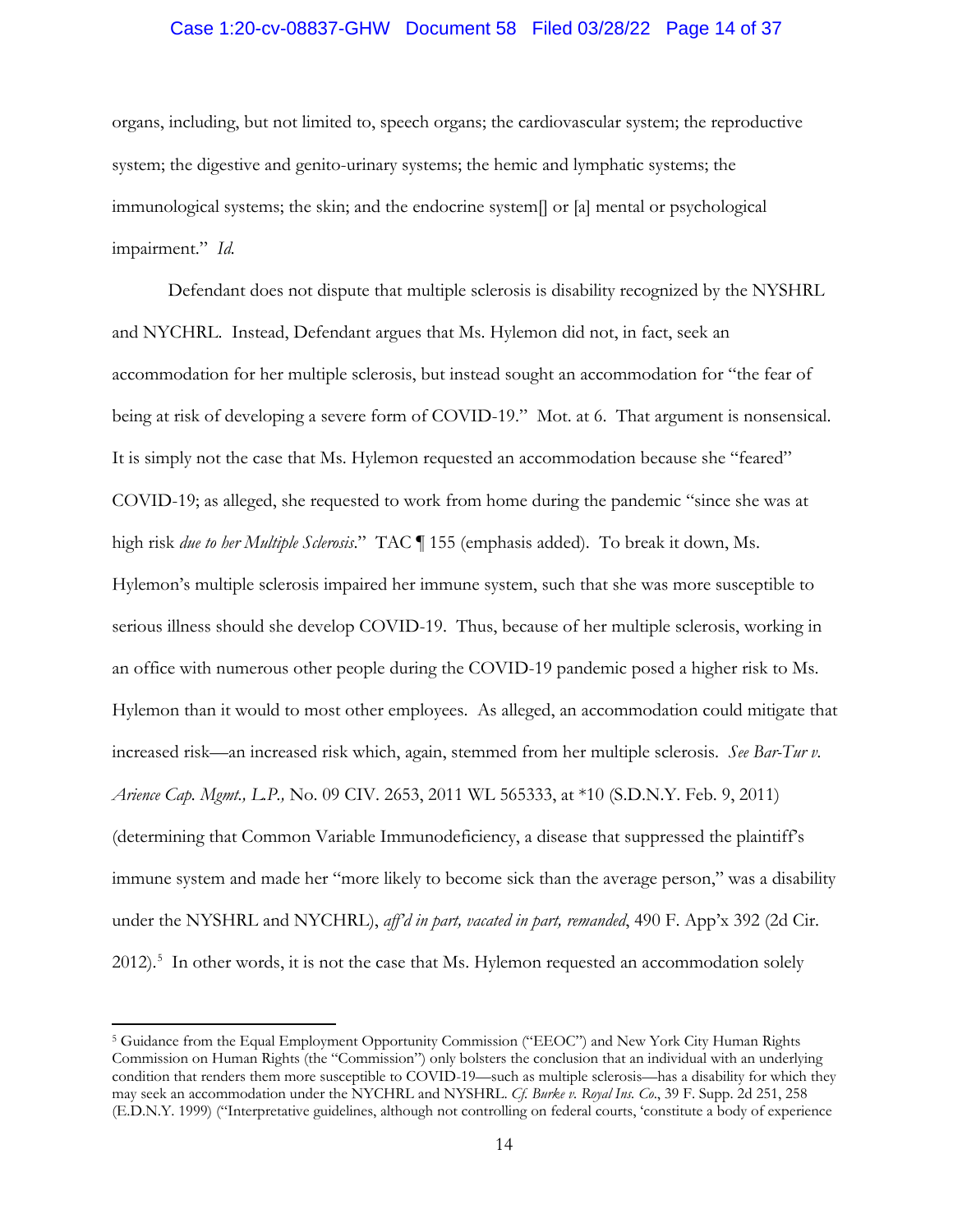## Case 1:20-cv-08837-GHW Document 58 Filed 03/28/22 Page 15 of 37

because she "feared" COVID-19. *See* Reply at 9. Indeed, under Defendant's skewed theory, a person suffering from diabetes would arguably seek an accommodation—such as periodic breaks to check their blood sugar—not because they have diabetes, but because they "fear" hypoglycemia. That is plainly not the case.

At base, Ms. Hylemon requested an accommodation because of her multiple sclerosis, not because of her "fear." Thus, because multiple sclerosis is a disability, and the parties do not dispute that Ms. Hylemon suffered from multiple sclerosis, she sufficiently pleads that she was a person with a disability under the NYCHRL and NYSHRL.

Defendant's reliance on *Simmons v. Woodycrest Ctr. For Hum. Dev., Inc.* is misplaced. No. 10 CIV. 5193 JSR, 2011 WL 855942 (S.D.N.Y. Mar. 9, 2011). In that case, the plaintiff requested an accommodation because he suffered from high blood pressure. *Id.* at \*4. The court there determined that high blood pressure was *not* a disability, even though it was "a risk factor for several serious ailments." *Id.* Thus, in that case, the plaintiff's underlying condition—high blood pressure—*was not* a disability. Here, there is no dispute that the plaintiff's underlying condition—

Defendant points out that more recent guidance from the New York City Health Department does not include individuals with multiple sclerosis as having an increased risk for severe illness developing as a result of COVID-19. *See*  Centers for Disease Control and Prevention, COVID-19: People with Certain Medical Conditions, https://www.cdc.gov/coronavirus/2019-ncov/need-extra-precautions/people-with-medical-conditions.html (last accessed Mar. 10, 2022); Dkt. No. 45 Ex. 1, at 4 (providing same list of conditions from December 22, 2020). Assuming without deciding that the Court can take judicial notice of that guidance, Ms. Hylemon requested accommodations in March and April 2020, during the early stages of the pandemic when little was known about the disease, and after receiving advice that she was at a higher risk from her doctor. TAC ¶¶ 155, 166, 172. Drawing all inferences in Plaintiffs' favor, they have sufficiently pleaded that during the operative periods in this case, COVID-19 was reasonably believed to pose a significant risk to individuals with multiple sclerosis.

and informed judgment to which courts and litigants may properly resort for guidance.'"(quoting *Meritor Sav. Bank, FSB v. Vinson*, 477 U.S. 57, 65 (1986) (internal quotations omitted) (citations omitted)).

As Plaintiffs point out, the Commission's May 20, 2020 guidance provided that "[a]n employee is entitled to reasonable accommodations related to a disability, and that remains true when the disability puts them at increased risk of complications from COVID-19." N.Y.C. Comm. on Hum. Rts., Employment Questions Related to COVID-19 and Remote Work (May 20, 2020), https://www1.nyc.gov/assets/cchr/downloads/pdf/materials/COVID-employmentfaq.pdf. Under that guidance, Ms. Hylemon would be entitled to a reasonable accommodation on the basis of her multiple sclerosis.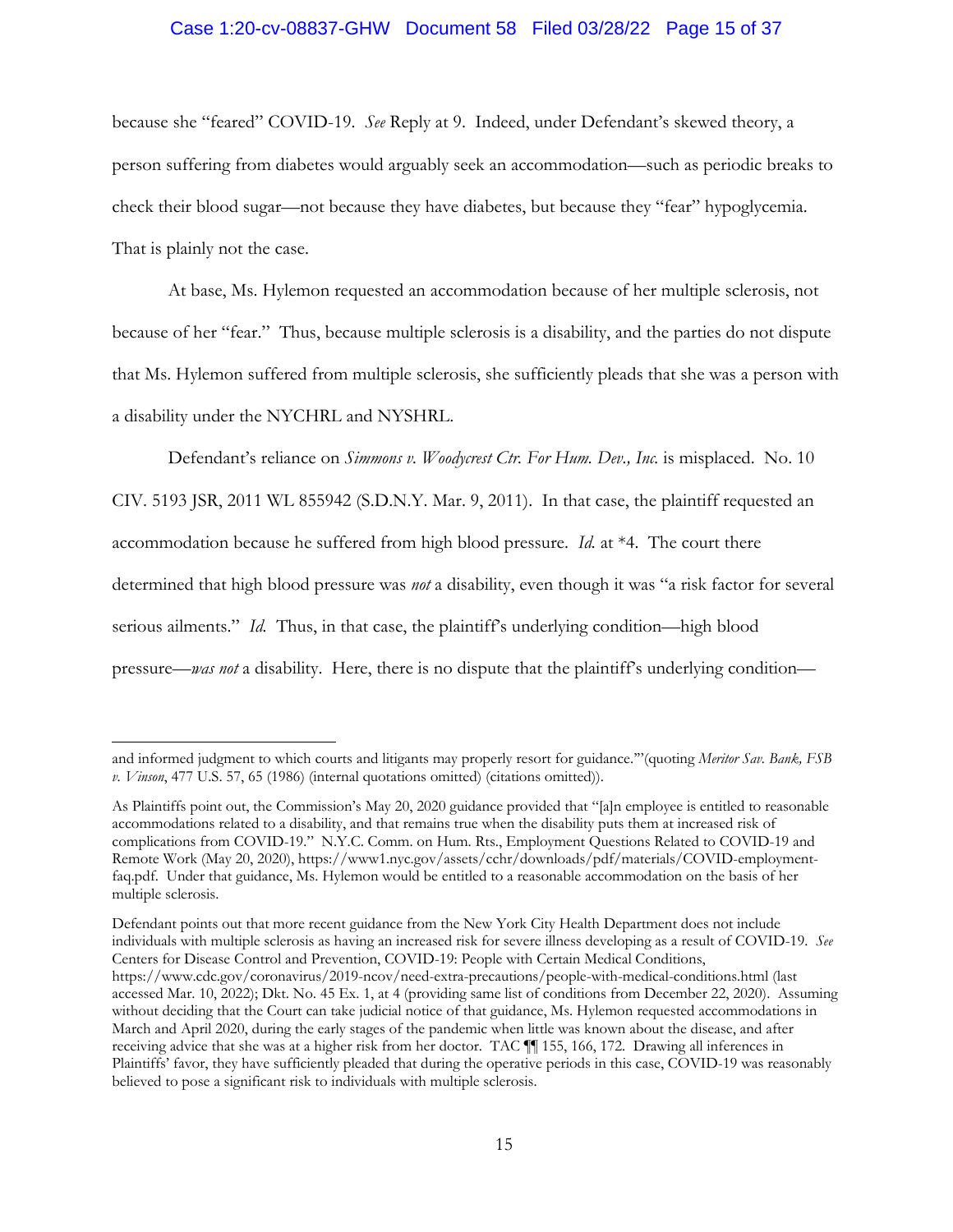## Case 1:20-cv-08837-GHW Document 58 Filed 03/28/22 Page 16 of 37

multiple sclerosis—*is* a disability. Accordingly, Ms. Hylemon has sufficiently pleaded disability discrimination under the NYSHRL and the NYCHRL.

## **2. Ms. Arazi Adequately Pleads Failure to Accommodate under the NYCHRL and the NYSHRL**

For similar reasons, Ms. Arazi adequately pleads failure to accommodate under the NYSHRL and NYCHRL. Defendant does not dispute that low white blood cell count constitutes a disability,<sup>6</sup> nor do they dispute that Plaintiffs sufficiently allege that they had notice of Ms. Arazi's disability, that Ms. Arazi could perform her job with a reasonable accommodation, and that they denied that accommodation. Instead, they argue only that Ms. Arazi sought an accommodation because she "feared" catching COVID, not on account of her having low white blood cell count. Mot. at 8. But as explained above, that argument constitutes a poor attempt to obfuscate, and arguably make light of, Ms. Arazi's actual disability—low white blood cell count. Accordingly, Ms. Arazi has stated a claim for disability discrimination under the NYSHRL and NYCHRL.

## **3. Ms. Arazi Adequately Pleads Failure to Accommodate Based on Associational Disability under the NYCHRL, But Not the NYSHRL**

As an initial matter, Ms. Arazi does not plead a claim for failure to accommodate based on associational disability under the NYSHRL, because the NYSHRL "does not provide for a claim of disability association discrimination." <sup>7</sup> *Abdel-Khalek v. Ernst & Young, L.L.P*., No. 97 CIV. 4514,

<sup>6</sup> As noted, NYSHRL and NYCHRL broadly define "disability" to include "impairments," and low white blood cell count is alleged to impair the immune system.

<sup>7</sup> The NYSHRL makes it unlawful for "an employer or licensing agency, because of *an individual's* age, race, creed, color, national origin, sexual orientation, gender identity or expression, military status, sex, disability, predisposing genetic characteristics, familial status, marital status, or status as a victim of domestic violence, to refuse to hire or employ or to bar or to discharge from employment *such individual* or to discriminate against *such individual* in compensation or in terms, conditions or privileges of employment." N.Y. Exec. Law § 296 (emphasis added). As shown by the italicized language in this quotation, the statutory text makes the discriminatory conduct illegal if it is based on the relevant individual's disability. The Court recognizes that other courts have found that associational disability claims are cognizable under the NYSHRL. But the Court is not persuaded by the analysis in those cases because they are based on decisions that analyze associational discrimination in the context of protected characteristics other than disability. The federal cases that have considered this issue rely heavily on the Second Department's decision in *Chiara v. Town of New Castle*, 2 N.Y.S. 3d 132 (App. Div. 2d Dep't 2015). *See, e.g. Canales v. ACP Facility Servs., Inc.,* 2017CV6937, 2019 WL 1171479, at \*4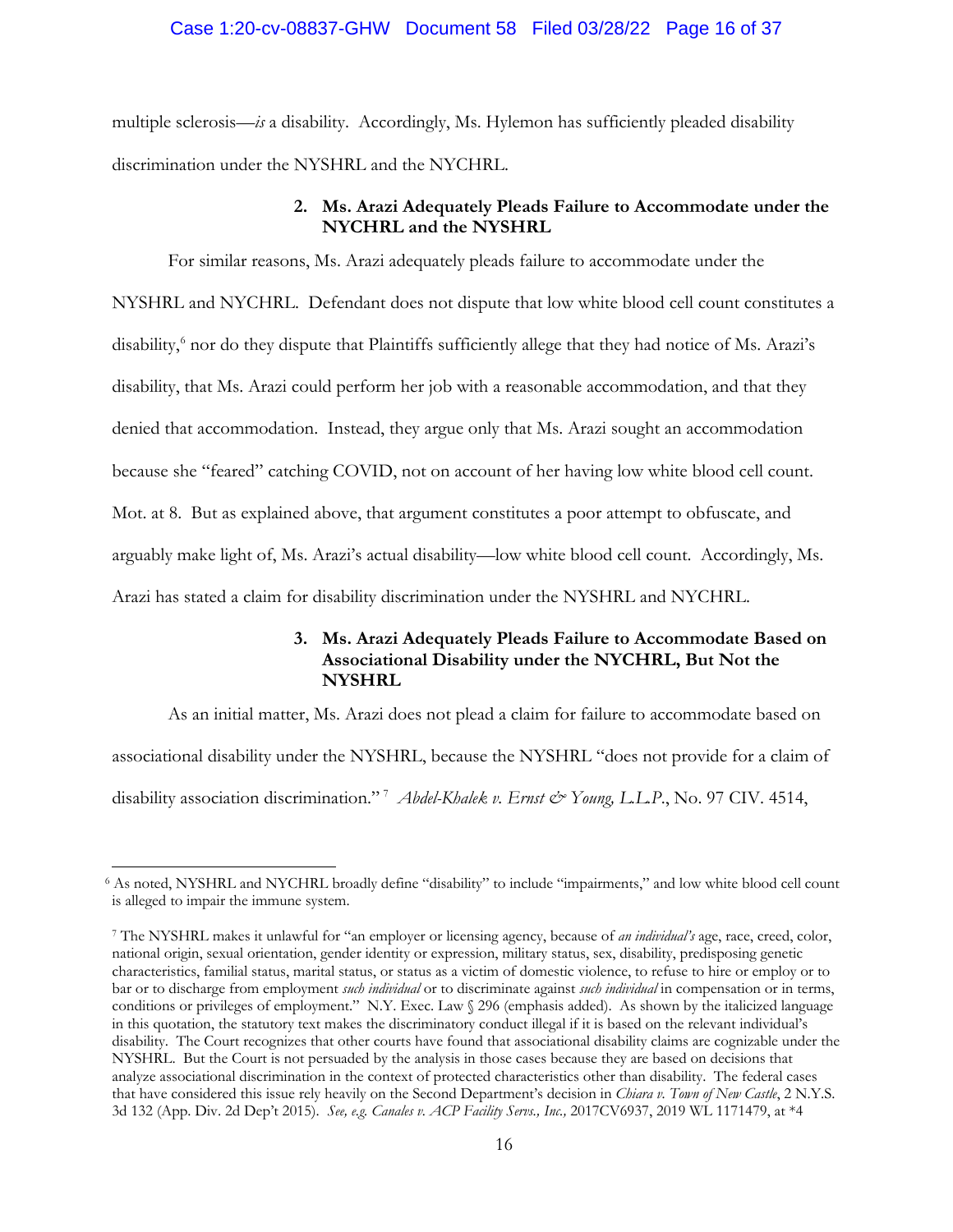But the court in *Chiara* did not address associational discrimination claims as a result of a disability. *Chiara* involved discrimination on the basis of a non-Jewish spouse's association with his Jewish spouse. Borrowing from Title VII jurisprudence concerning interracial couples, the Appellate Division noted that "where an employee is subjected to adverse action because an employer disapproves of interracial association, the employee suffers discrimination because of the employee's *own* race." *Chiara*, 2 N.Y.S. 3d at 121 (quoting *Holcomb v. Iona Coll.*, 521 F.3d 130, 138 (2d Cir. 2008). The Court agrees fully with *Chiara*'s conclusion in the context of the kind of associational discrimination claim that the court analyzed there. As *Chiara* concluded, this well-founded concept from Title VII law translates well to the text of the NYSHRL. *See* N.Y. Exec. Law § 296 (it is unlawful for an employer "because of an individual's . . . race . . . to discriminate against such individual . . . ."). When an employer discriminates against an individual based on her association with a person of another race, it is effectively discriminating against the individual because of her race.

But the logic does not work well in the context of a disability claim because the text refers to the "disability" of the relevant individual. *See* N.Y. Exec. Law § 296 (it is unlawful for an employer "because of an individual's . . . disability . . . to discriminate against such individual . . . ."). Under the statute, to be unlawful the discrimination must be based on the individual's disability. The reasoning that underlies *Chiara* falters here, because if an plaintiff who does not have a disability is discriminated against because of her association with someone who has a disability, it would not be logical to say that the plaintiff was discriminated against because of her disability.

It should also be noted that Title VII does not apply to disability discrimination, so the caselaw upon which *Chiara* relied to reach its conclusion simply does not provide support for its conclusion in the context of disability discrimination. The Americans with Disabilities Act (the "ADA") expressly provides for a claim of associational disability discrimination. *See* 42 U.S.C.A. § 12112(b)(4) (prohibiting "excluding or otherwise denying equal jobs or benefits to a qualified individual because of the known disability of an individual with whom the qualified individual is known to have a relationship or association."). But the right is expressly provided for by the statutory text. The NYSHRL, by contrast, contains no express authorization for associational disability claims.

In short, because the NYSHRL makes illegal discriminatory conduct based on the "disability" of the plaintiff, and association with a person with a disability does not render a non-disabled plaintiff "disabled," the NYSHRL does not give rise to a claim for associational discrimination on the basis of disability. While *Chiara* rightly concluded that associational claims for discrimination are available under the NYSHRL for other protected classifications, the Title VII caselaw underlying *Chiara* does not provide a basis to read out of its text the statute's requirement that the plaintiff be disabled. Federal courts are "bound to apply the law as interpreted by a state's intermediate appellate courts unless there is persuasive evidence that the state's high court would reach a different conclusion." *United States v. Muhammad*, 595 F.3d 426, 432 (2d Cir. 2010). Here, there is persuasive evidence that the New York Court of Appeals would reach a different conclusion than *Chiara*—principally the text of the statute, as reviewed carefully in *Abdel-Khalek*, together with a recognition of the limitations of the Title VII analogy in the context of a disability claims, given the text of the statute. To create such a right, text akin to that included in the ADA would be required. Accordingly, the Court adopts the conclusion that claims for associational disability are not cognizable under the NYSHRL.

In addition, the Court briefly notes that the 2019 amendments to the NYSHRL did not alter the text pertaining to whether the statute can support a claim for associational disability. Thus, while standards used to analyze the NYSHRL are now more aligned with those used to analyze the NYCHRL, the Court is still bound by the text of the statute, which does not contemplate claims for discrimination by an able-bodied person on the basis of her association with someone with a disability.

<sup>(</sup>E.D.N.Y. Mar. 13, 2019) (relying on *Chiara* to conclude that a plaintiff "may assert an associational discrimination claim under the NYSHRL" in the context of a disability claim).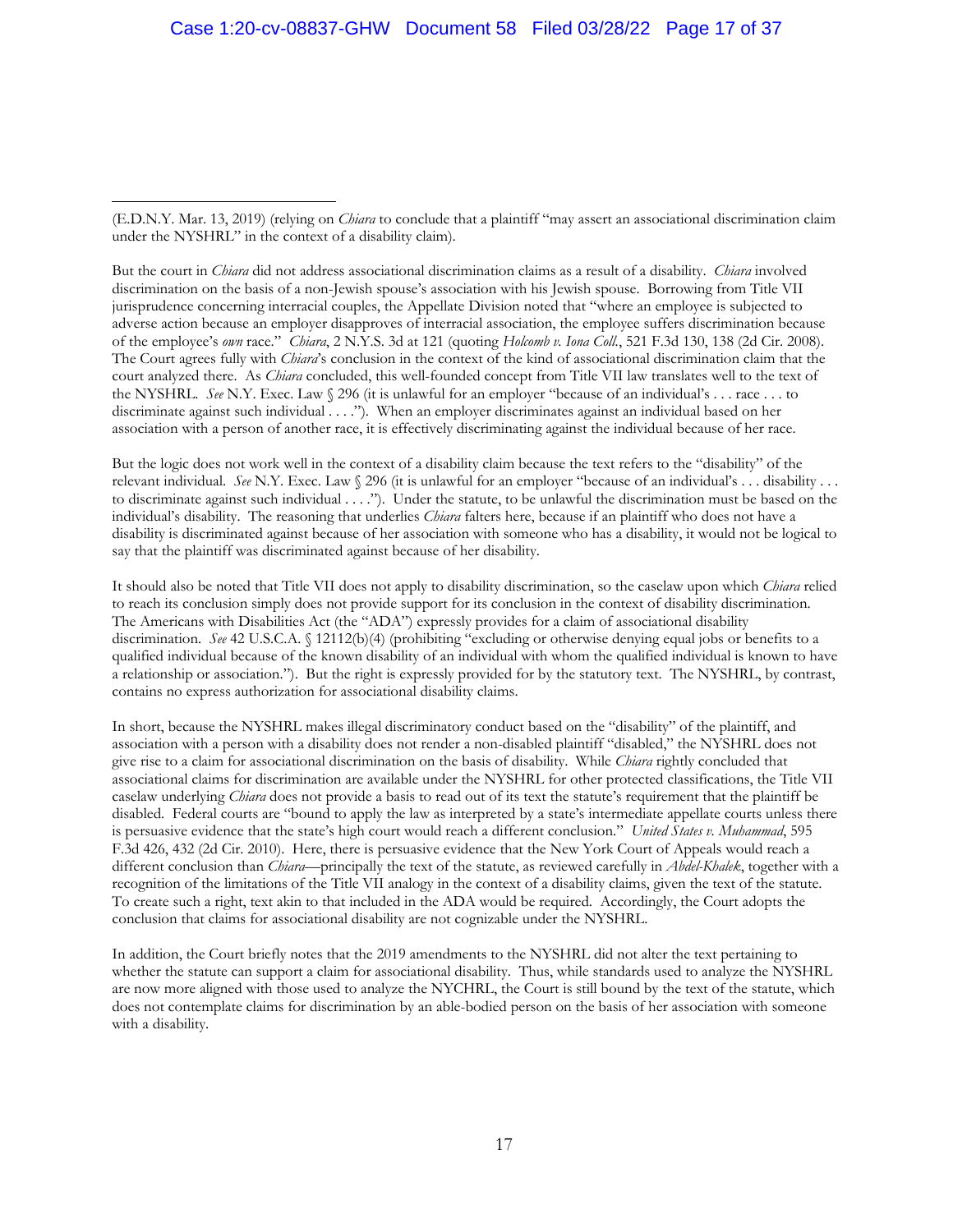### Case 1:20-cv-08837-GHW Document 58 Filed 03/28/22 Page 18 of 37

1999 WL 190790, at \*9 (S.D.N.Y. Apr. 7, 1999). "[T]he plain language of the New York State Human Rights Law clearly indicates that it only prohibits discrimination against individuals who are themselves disabled." *Id*. (citing N.Y. Exec. Law § 296(1)(a). Specifically, the NYSHRL prohibits "an employer or licensing agency, because of an individual's . . . disability . . . to refuse to hire or employ or to bar or to discharge from employment *such individual* or to discriminate against *such individual* in compensation or in terms, conditions or privileges of employment." N.Y. Exec. Law §  $296(1)(a)$ . Thus, Ms. Arazi's claim failure to accommodate based on her husband's disability necessarily fails.

By contrast, "there is a textual basis under the [NYCHRL] for a claim of disability association discrimination." *Abdel-Khalek*, 1999 WL 190790, at \*9. The NYCHRL provides that its provisions should be "construed to prohibit such discrimination against a person because of the actual or perceived race, creed, color, national origin, disability, age, sexual orientation, uniformed service or immigration or citizenship status of *a person with whom such person has a known relationship or association*." N.Y.C. Admin. Code § 8–107(20) (emphasis added). "The NYCHRL thus provides a cause of action for disability association discrimination." *Ladepo v. United Cerebral Palsy of N.Y.C., Inc.,* No. 15-CV-7026, 2018 WL 4356726, at \*11 (S.D.N.Y. Sept. 12, 2018) (citing *Abdel-Khalek*, 1999 WL 190790, at \*9); *Bartman v. Shenker*, 786 N.Y.S.2d 696, 700 (N.Y. Sup. Ct. 2004) ("[The NYCHRL] explicitly grants standing to sue to those who have been discriminated against by virtue of their association with a disabled individual . . . ."). Thus, Ms. Arazi may bring a claim for failure to accommodate based on her partner's alleged disability.

Ms. Arazi sufficiently pleads associational discrimination under the NYCHRL. To allege associational disability, Plaintiffs must sufficiently plead elements that are virtually identical to those above: they must allege (1) that Ms. Arazi's partner suffered from a disability; (2) that Defendant knew of her partner's disability; (3) with reasonable accommodation, Ms. Arazi could perform the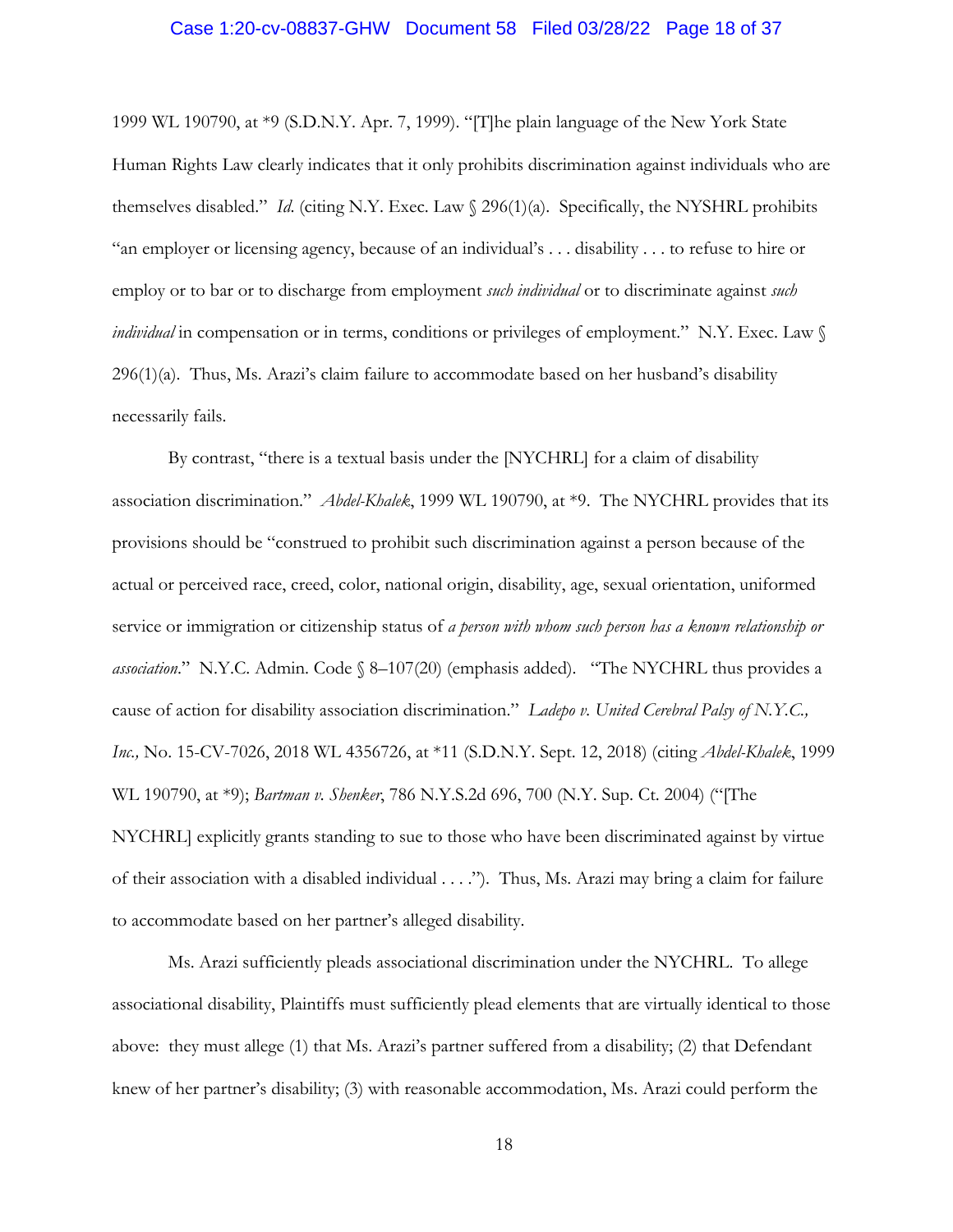## Case 1:20-cv-08837-GHW Document 58 Filed 03/28/22 Page 19 of 37

essential functions of the job at issue; and (4) the employer has refused to make such accommodations. *See Pinckney v. Carroll,* No. 18-CV-12198 (VEC), 2019 WL 6619484, at \*6 (S.D.N.Y. Dec. 4, 2019) (listing those elements in a claim of failure to accommodate based on associational disability); *Cohen v. Integrated Project Delivery Partners Inc*., No. 18CIV2581, 2020 WL 419600, at \*4 (S.D.N.Y. Jan. 27, 2020) (same).

Here, the parties dispute only whether COVID-19 is a disability, $\delta$  such that Ms. Arazi may properly state claim for failure to accommodate based on her partner's illness. Ms. Arazi sufficiently pleads that COVID-19 is a disability under the NYSHRL and NYCHRL. Again, the NYCHRL's definition of a disability is broad. *See* N.Y.C. Admin. Code § 8-102 (defining disability as a "physical . . . impairment," further defined as "[a]n impairment of any system of the body"). As alleged, Ms. Arazi's partner's affliction with COVID-19 significantly impaired his respiratory system, leaving him with "breathing difficulties" requiring the use of "an oxygen machine," TAC  $\P$  160—This is not a case about an asymptomatic or mild instance of COVID-19. And indeed, COVID-19 has been recognized as a disability under the NYCHRL. *See Velez v. Girraphic LLC*, No. 20 Civ. 5644, 2021 WL 1873233, at \*6 (S.D.N.Y. May 10, 2021) ("[The defendant] contends that the Court should not consider COVID-19 or suspected COVID-19 to be a disability for 'public policy' reasons. . . . But [the defendant] utterly fails to ground this argument in the text of the NYCHRL, which provides an expansive definition of 'disability' to include a 'physical . . . impairment,' defined as '[a]n impairment of any system of the body.' . . . Accordingly, the Court denies [the defendant's] motion to dismiss [the plaintiff's] intentional discrimination claims.").<sup>9</sup>

<sup>8</sup> Defendant does not dispute that Plaintiffs sufficiently allege that Ms. Arazi's partner suffered from COVID-19. However, the Court notes that Plaintiffs do not expressly allege that Ms. Arazi's partner tested positive for COVID-19; they allege only that he was tested for COVID-19 and later developed pneumonia and used an oxygen machine. TAC ¶¶ 139, 160. Nonetheless, drawing all inferences in Plaintiffs' favor and given the parties' apparent agreement that Ms. Arazi's partner suffered from COVID-19, the Court reasonably infers that Ms. Arazi's partner suffered from COVID-19.

<sup>9</sup> Defendant presents a frivolous argument that the court should ignore *Velez* because "Plaintiff's employment terminated on March 8, 2021,—before the *Velez* ruling was published . . . ." Reply at 5. The date that *Velez* was issued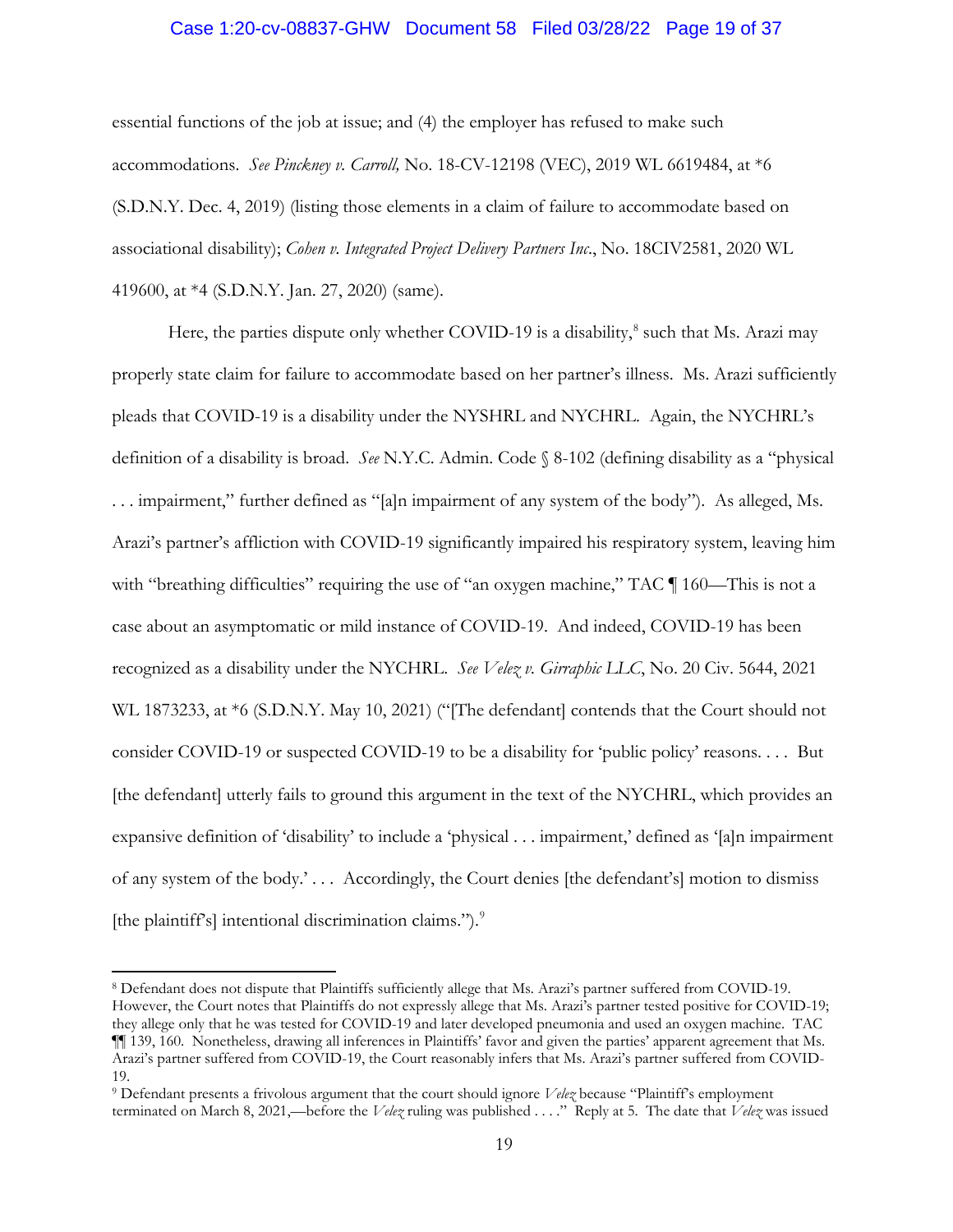## Case 1:20-cv-08837-GHW Document 58 Filed 03/28/22 Page 20 of 37

Defendant's arguments that a disability cannot be "minor" or "transitory" rely on case law decided under the Americans with Disabilities Act ("ADA"). *See* Mot. at 9–10 (stating "[u]nder federal law, an employee is not 'regarded as' disabled if the impairment that she is regarded as having is both 'transitory and minor' and citing ADA cases in support). However, as discussed, "[t]he NYSHRL and the NYCHRL define 'disability' more broadly than the ADA," *Rodriguez v. Verizon Telecom*, No. 13-cv-6969, 2014 WL 6807834, at \*7 (S.D.N.Y. Dec. 3, 2014). Thus, whether an impairment is "minor" or "transitory" has no bearing on Plaintiffs' NYCHRL claim for associational disability.

Thus, Plaintiffs sufficiently allege that the case of COVID-19 suffered by Ms. Arazi's partner is a "disability" under the NYCHRL, and have pleaded a claim for associational disability under the NYCHRL based on Ms. Arazi's association with her partner.

# **b. Plaintiffs Sufficiently Plead Whistleblowing under § 740 of the New York Labor Law**

Plaintiffs adequately plead a claim for whistleblowing under § 740 of the New York Labor Law. Section 740 provides that "[a]n employer shall not take any retaliatory personnel action against an employee because such employee . . . discloses or threatens to disclose to a supervisor or to a public body an activity, policy, or practice of the employer that is in violation of law, rule or regulation which violation creates and prevents a substantial and specific danger to the public health or safety." N.Y. Lab. L. § 740. "The plain language of Section 740 requires that, in order to state a cause of action, 'a plaintiff must allege facts supporting the conclusion that (1) he was subject to a retaliatory personnel action after (2) disclosing to a supervisor (3) a practice of the employer that is in violation of a law, rule, or regulation (4) that creates and presents a substantial and specific danger

has no bearing on whether COVID-19 constitutes a disability under the NYCHRL—it is not as if Plaintiff must allege that COVID-19 was legally recognized to be a disability under the NYCHRL prior to her lawsuit in order to bring a claim. Indeed, Defendant appears to ask that the Court apply the "clearly established right" principle from qualified immunity doctrine to its analysis of disability discrimination under the NYCHRL. There is no legal basis for doing so.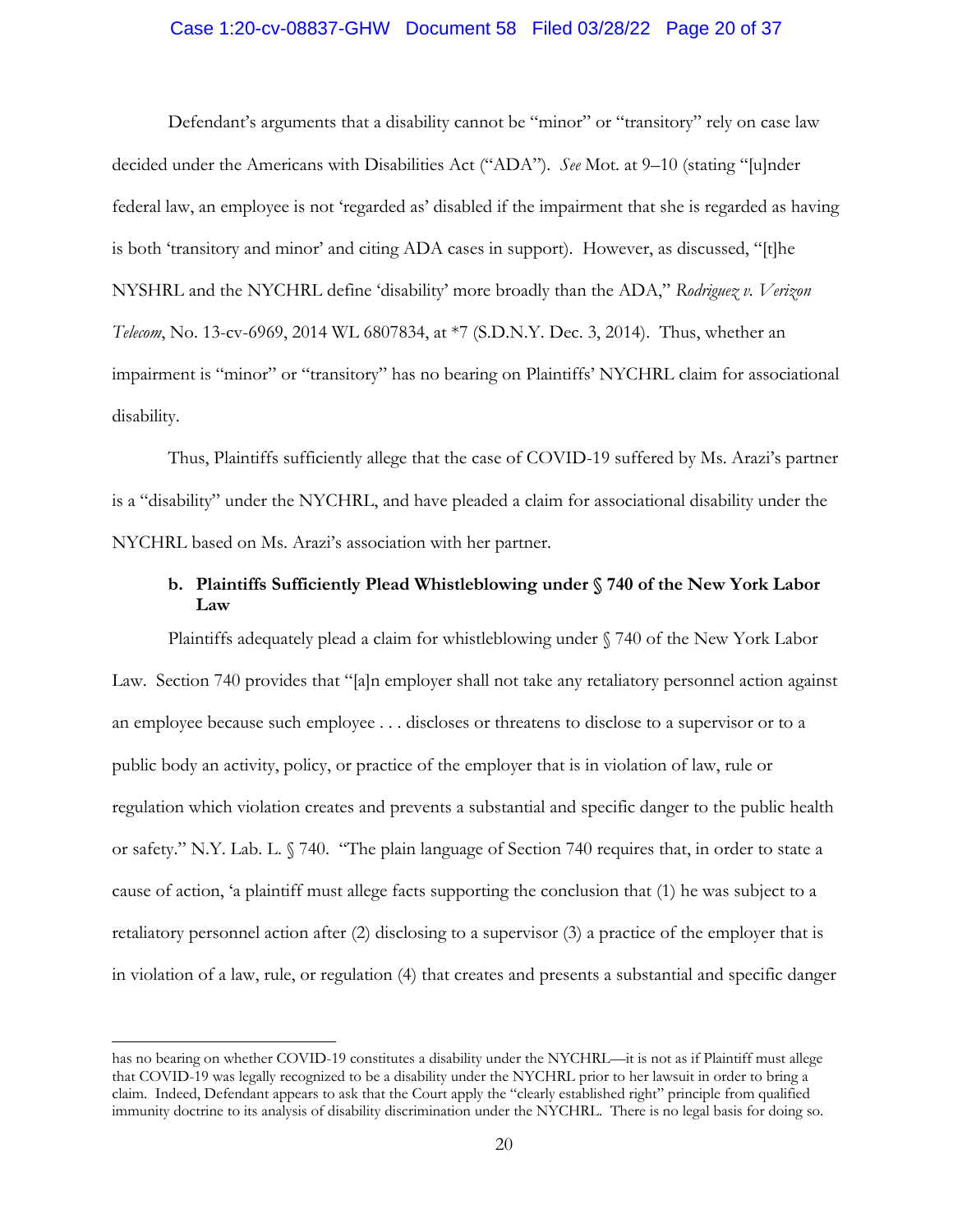## Case 1:20-cv-08837-GHW Document 58 Filed 03/28/22 Page 21 of 37

to the public health or safety.'" *Klein v. Brookhaven Health Care Facility*, No. CV 17-4841, 2019 WL 1459258, at \*9 (E.D.N.Y. Mar. 11, 2019) (quoting *Clarke v. TRW, Inc.*, 921 F. Supp. 927, 933 (N.D.N.Y. 1996)), *report and recommendation adopted*, No. 17-CV-4841, 2019 WL 1458219 (E.D.N.Y. Mar. 31, 2019).

# **1. Plaintiffs Adequately Plead that They Were Subject to a Retaliatory Action**

To the extent Defendant argues otherwise,<sup>10</sup> Plaintiffs sufficiently plead that they were

subject to retaliatory action. Under the NYLL, the term "retaliatory action" is defined as

the discharge, suspension or demotion of an employee, or other adverse employment action taken against an employee in the terms and conditions of employment.

N.Y. Lab. Law  $\int 740(1)(e)^{11}$  That definition is meant to cover a broad category of employer action.

*Cf. Rosario v. Nat'l Hous. P'ship Prop. Mgmt., Inc*., No. 96 CIV. 4633, 1998 WL 146207, at \*3 (S.D.N.Y.

Mar. 26, 1998) (commenting that the statute is intended to ensure that employers cannot use

measures other than the expressly listed retaliatory actions to intimidate employees who report

unsafe conditions).

Here, Plaintiffs plead that the Defendants "plac[ed] plaintiffs on furlough and terminat[ed]

their employment thereby depriving them of compensation." TAC ¶ 243. That occurred after

N.Y. Lab. Law § 740(1)(e)(2022).

<sup>&</sup>lt;sup>10</sup> It is unclear whether Defendant contests that Plaintiffs sufficiently allege retaliatory action. In their motion, they quip that Plaintiffs have not alleged that Defendant took "adverse action" against them. *See* Mot. at 13. However, Defendant follows that statement with arguments regarding whether Defendant violated the Governor's Executive Orders; Defendant advances no substantive arguments related to whether Defendant took retaliatory action against Plaintiffs. *See id.* 

<sup>11</sup> The NYLL was amended in 2022 to define a retaliatory action as

an adverse action taken by an employer or his or her agent to discharge, threaten, penalize, or in any other manner discriminate against any employee or former employee exercising his or her rights under this section, including (i) adverse employment actions or threats to take such adverse employment actions against an employee in the terms of conditions of employment including but not limited to discharge, suspension, or demotion; (ii) actions or threats to take such actions that would adversely impact a former employee's current or future employment . . . .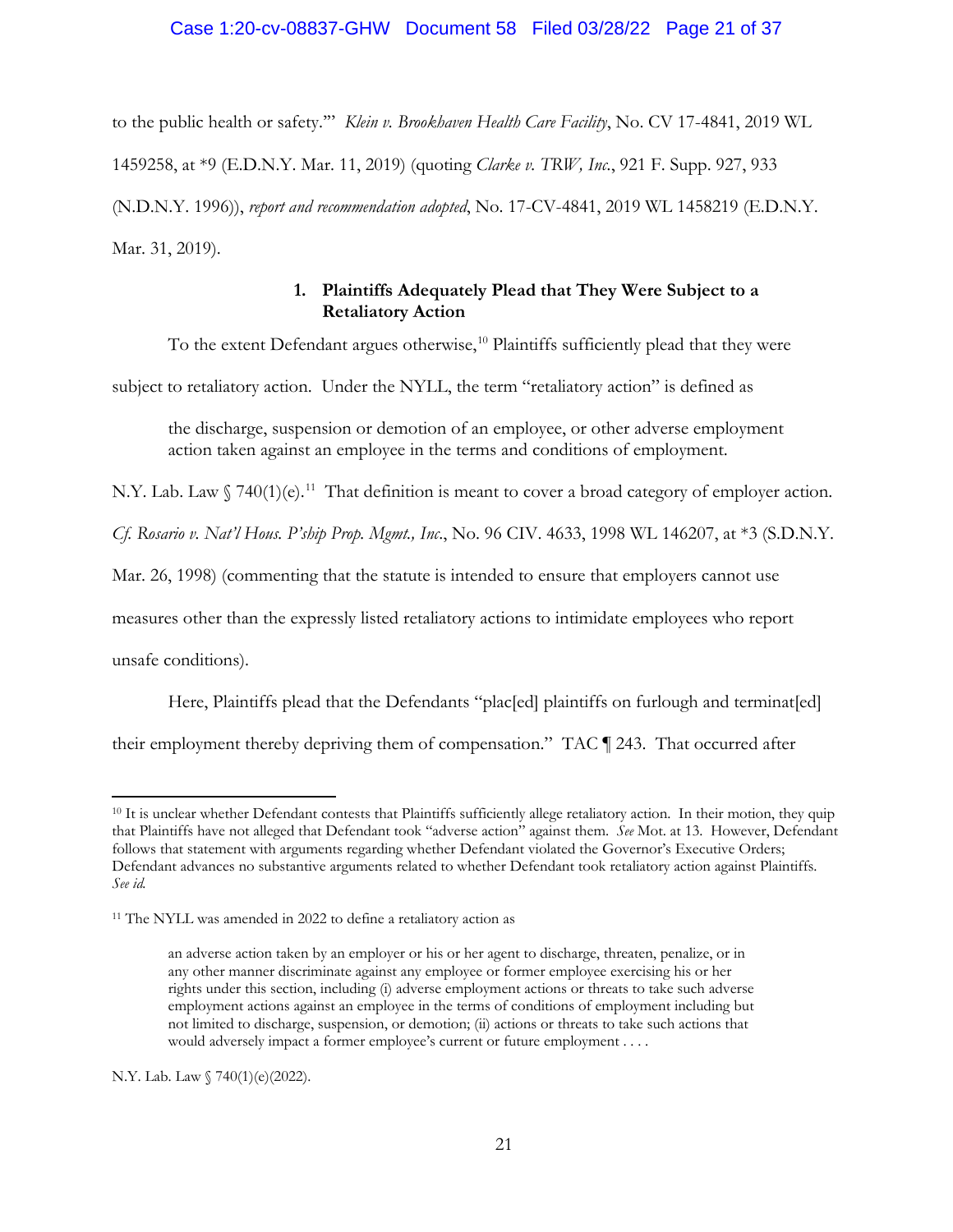### Case 1:20-cv-08837-GHW Document 58 Filed 03/28/22 Page 22 of 37

Plaintiffs notified Defendant that its policy of encouraging individuals to return to the office could violate the Executive Orders. Drawing all inferences in favor of Plaintiffs, they sufficiently plead that Defendant's actions impacted the terms and conditions of Plaintiffs' employment because Plaintiffs complained of Defendant's purported violations, and therefore Plaintiffs adequately allege retaliatory action.

# **2. Plaintiffs Sufficiently Plead that Defendant's Response to the Executive Orders Violated those Orders**

Plaintiffs also sufficiently plead that Defendant engaged in a practice that violated a law, rule, or regulation.<sup>12</sup> NYLL § 740(1)(c) defines "law, rule or regulation" to "include[e] any duly enacted statute or ordinance or any rule or regulation promulgated pursuant to any federal, state or local statute or ordinance." N.Y. Lab. Law § 740(1)(c). "For pleading purposes, the complaint need not specify the actual law, rule or regulation violated, although it must identify the particular activities, policies or practices in which the employer allegedly engaged, so that the complaint provides the employer with notice of the alleged complained-of conduct." *Webb-Weber v. Cmty. Action for Hum. Servs., Inc*., 23 N.Y.3d 448, 453 (2014). However, the complaint must "identify the particular activities, policies or practices in which the employer allegedly engaged, so that the complaint provides the employer with notice of the allegedly complained-of conduct." *Id*.

Plaintiffs sufficiently identify the particular activities in which Defendant engaged that would violate the Governor's Executive Orders. On March 17, 2020, Defendant's human resources

<sup>&</sup>lt;sup>12</sup> The parties do not appear to dispute that Plaintiffs sufficiently allege that they disclosed, to a supervisor, Defendant's practices that violated the Governor's Executive Orders. Regardless, the Court notes that Plaintiffs sufficiently allege that they did so. *See* TAC ¶ 148 (alleging that Ms. Hylemon emailed an employee in Defendant's human resources department complaining about Defendant's response to Executive Order 202.8); *id.* ¶ 154 (alleging that Ms. Arazi emailed Mr. Cohen, Mr. Cherniak, and Defendant's human resources department requesting time to work from home in order to "follow the Governor's mandate"); *id.* ¶ 157 (alleging that Ms. Julia communicated to employees in Defendant's human resources department informing them that her job was not listed as essential under the Executive Order, and that she would remain at home).

Neither do the parties dispute that Plaintiffs were retaliated against because they complained about Defendant's failure to comply with the Governor's Executive Orders. But even if they had, Plaintiff's allegations are sufficient, as the Plaintiffs allege that they were the only Cohen employees to be placed on furlough on May 1, 2020. *See* TAC ¶ 174.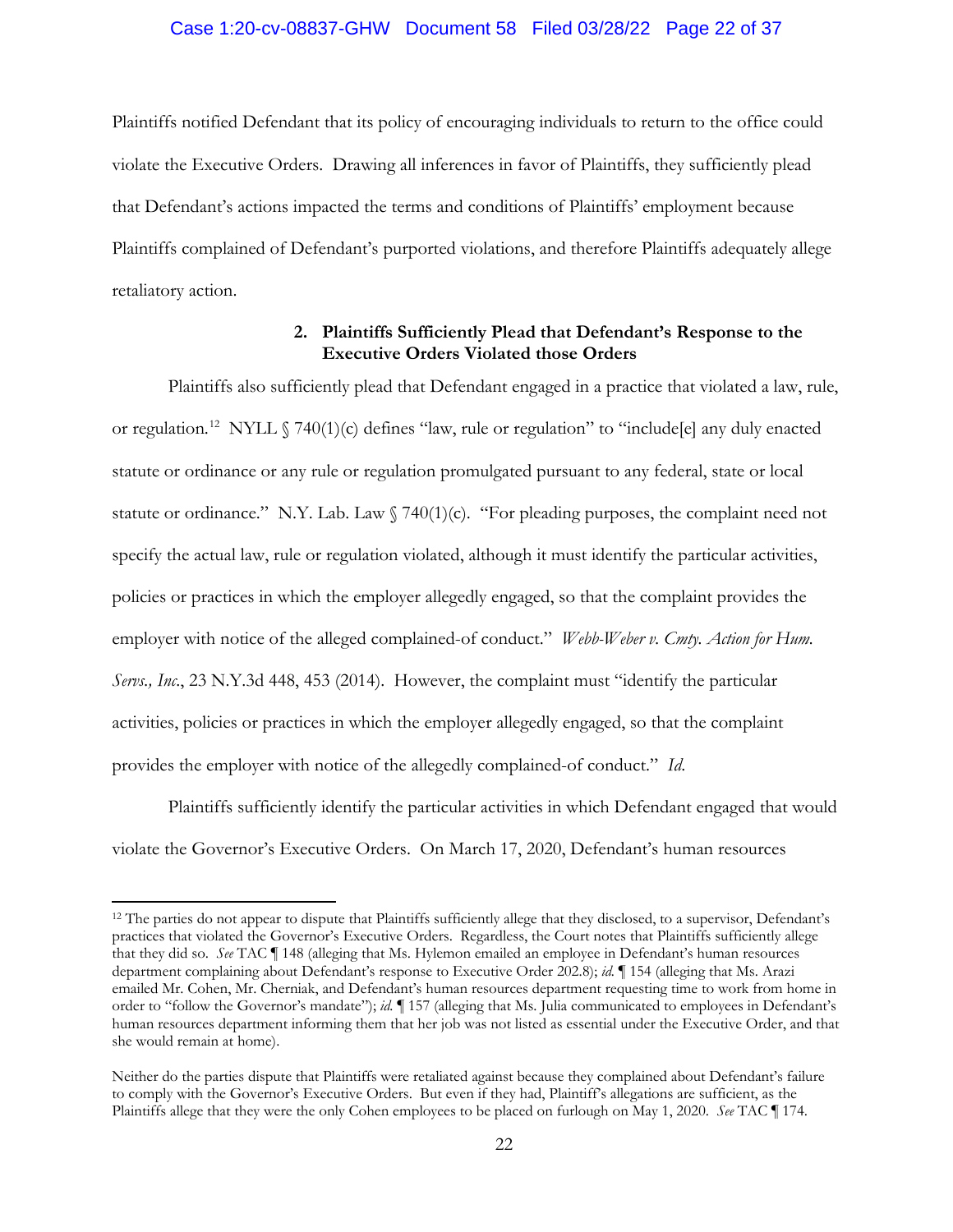## Case 1:20-cv-08837-GHW Document 58 Filed 03/28/22 Page 23 of 37

department sent an email confirming that the company had "no work from home policies" and that employees would only be permitted to stay home if using "sick, personal, or vacation time" after which point they could remain home without pay. *Id.* 135. Defendant also introduced carpooling policies to encourage its employees to come to the office. Then, on March 20, 2020, Governor Cuomo issued Executive Order 202.8, which required that nonessential employers "reduce the inperson workforce at any work locations by 100%" and "to the maximum extent possible" utilize telecommuting or work-from-home procedures. *See* N.Y. Exec. Order No. 202.8 (March 20, 2020). Nonetheless, Defendant sent an email stating that it "intended to keep [its] buildings open and operational" and told its employees to "make [their] own decision whether or not to come to work being guided by the time off policies previously advised*.*" TAC ¶ 149. In other words, as alleged, Defendant told its employees that its offices would remain open—in violation of the Executive Order's direction to reduce the in-person workforce by 100%—and tacitly encouraged them to come into work lest they exhaust their sick, personal, or vacation time.

In addition, after Executive Order 202.8 was issued, Defendant's COO allegedly sent its employees "letters for the employee to show the police or any government authority claiming that they were 'essential,' even though they were not." TAC ¶ 152. Defendants do not dispute in their reply that this constitutes a violation of Executive Order 202.8. Thus, Plaintiffs have identified specific conduct that could have violated Executive Order 202.8, and in doing so, have sufficiently pleaded that Defendant violated those orders. *See Villarreal v. Montefiore Med. Ctr.,* No. 20-CV-12, 2020 WL 5518382, at \*3 (S.D.N.Y. Sept. 14, 2020) (determining that the plaintiff had sufficiently pleaded a claim under Section 740 because the allegations "suggest[ed] that the treatment plan" for an infant patient "may have constituted professional misconduct under New York Education Law § 6530"); *see also Calabro v. Nassau Univ. Med. Ctr*., 424 F. Supp. 2d 465, 476 (E.D.N.Y. 2006) (concluding plaintiff had stated a claim where the plaintiff had "alleged uncontested facts that

23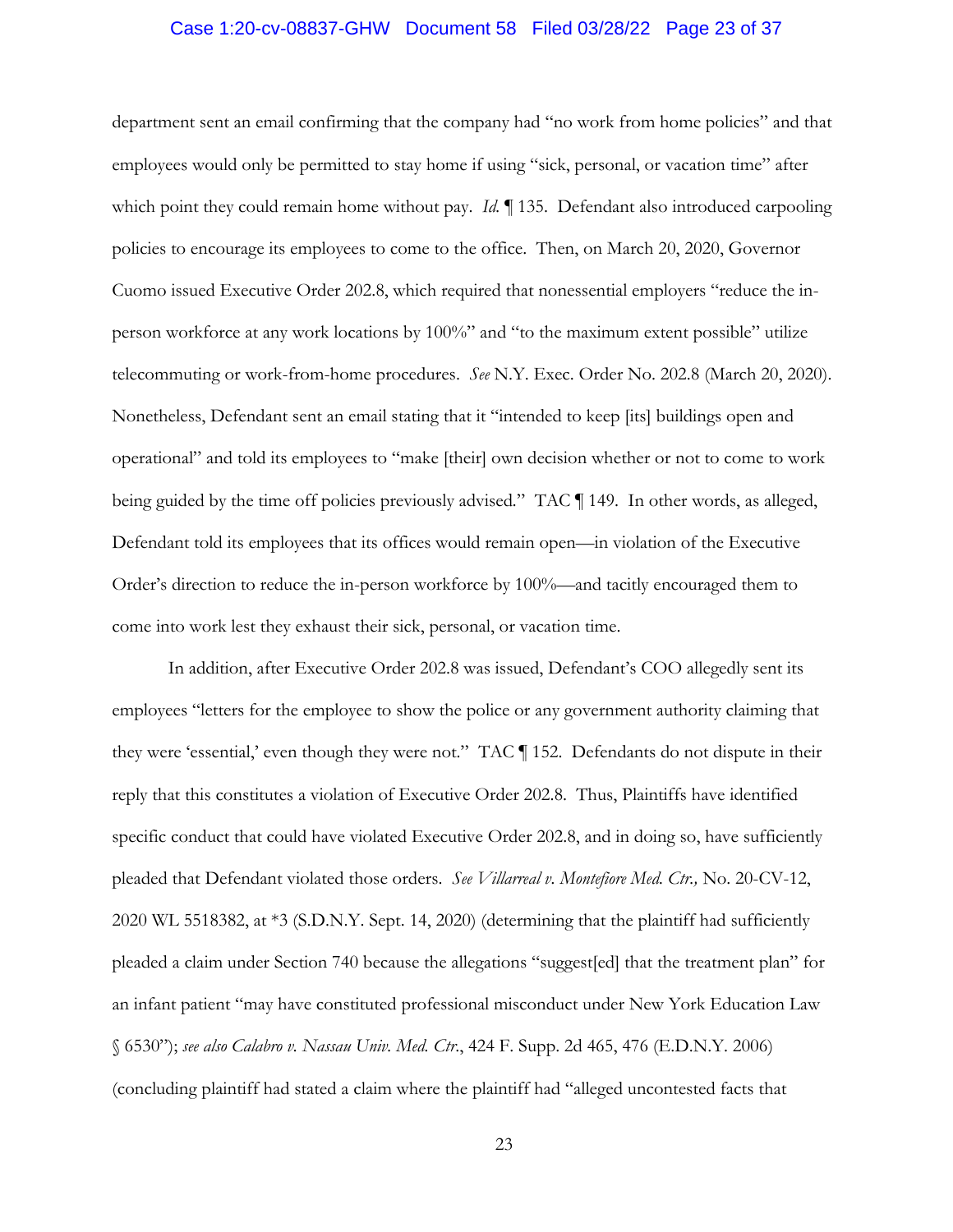## Case 1:20-cv-08837-GHW Document 58 Filed 03/28/22 Page 24 of 37

support at least one actual violation and he has cited with particularity the relevant sections of the New York Health Code that were violated").

Defendant's reliance on *HC2, Inc. v. Delaney*, 510 F. Supp. 3d 86 (S.D.N.Y. 2020), is misplaced. In *HC2*—a case that similarly involves whistleblowing in the early days of the COVID-19 pandemic—a court in this district determined that the plaintiff had failed to state a claim where the plaintiff alleged that, on March 17, 2020, he had complained that his company had allowed certain employees with flu-like systems to come to the office, and also had requested that he be permitted to work from home. *Id.* at 97. There, however, the Court noted that the only Executive Orders that the Governor had issued prior to March 17, 2020 declared a state of emergency and had not been directed toward private employers. *Id.* Here, on the other hand, the Governor's Executive Orders targeted private employers, and Plaintiffs sent Defendant numerous communications notifying Defendant that Plaintiffs believed Defendant's policies conflicted with the Executive Orders after Executive Order 202.8 was issued on March 20, 2020. *See* TAC ¶ 148 (alleging that Ms. Hylemon emailed an employee in Defendant's human resources department complaining about Defendant's response to Executive Order 202.8 after the Order had been issued); *id.* ¶ 154 (alleging that Ms. Arazi emailed Mr. Cohen, Mr. Cherniak, and Defendant's human resources department requesting time to work from home in order to "follow the Governor's mandate"); *id.* ¶ 157 (alleging that Ms. Julia communicated to employees in Defendant's human resources department informing them that her job was not listed as essential under the Executive Order, and that she would remain at home). Accordingly, *HC2* does not impact the Court's analysis.

Moreover, to the extent Defendant maintains that Plaintiffs must plead that Defendant's conduct in fact violated the Executive Orders, Defendant relies on outdated law. In *Webb-Weber*, the New York Court of Appeals expressly rejected the argument that a plaintiff must plead an actual violation of the law: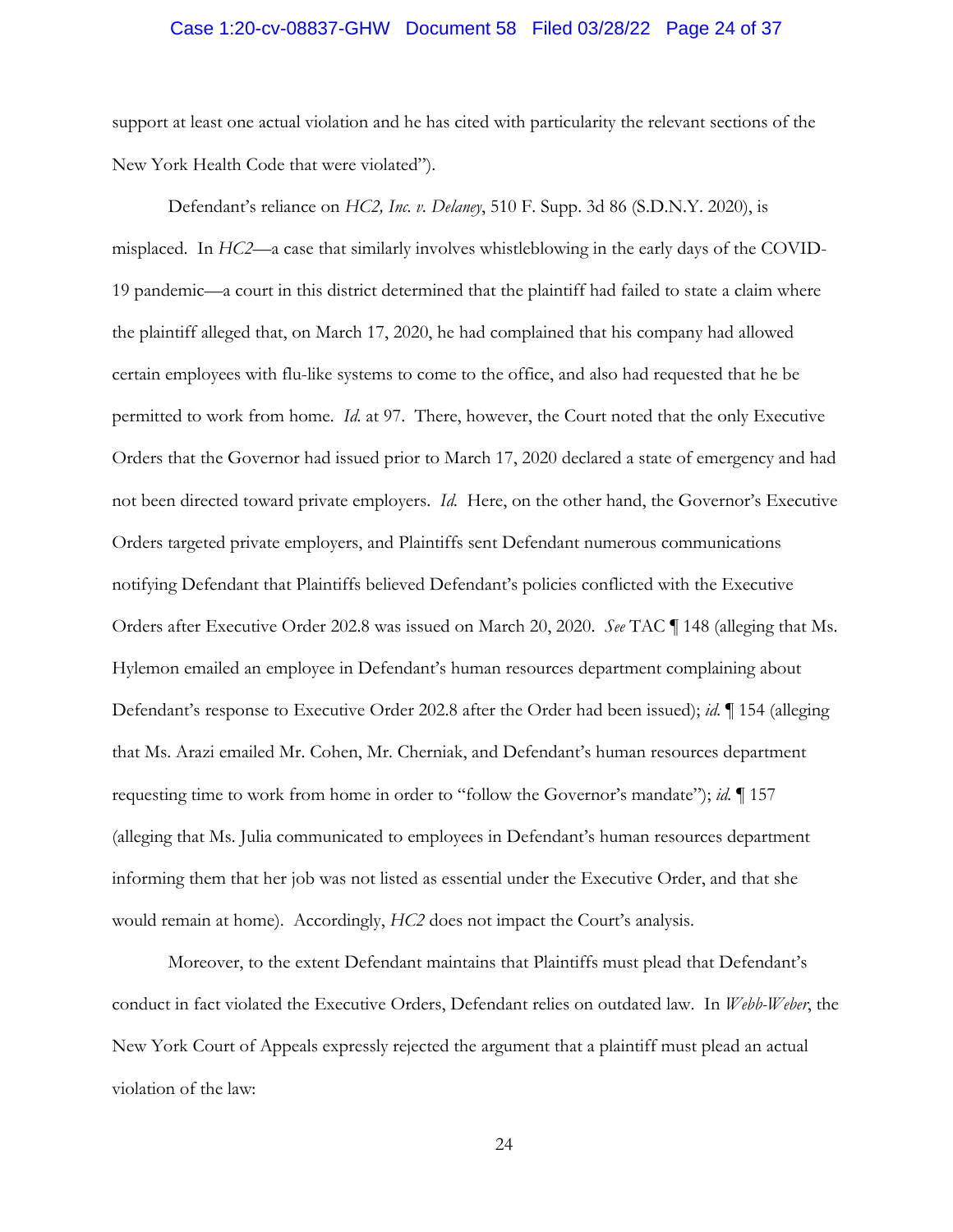To be sure, in order to recover under a Labor Law § 740 theory, the plaintiff has the burden of proving that an actual violation occurred, as opposed to merely establishing that the plaintiff possessed a reasonable belief that a violation occurred. And, the violation must be of the kind that "creates a substantial and specific danger to the public health or safety." However, for pleading purposes, the complaint need not specify the actual law, rule or regulation violated, although it must identify the particular activities, policies or practices in which the employer allegedly engaged, so that the complaint provides the employer with notice of the alleged complained-of conduct. To the extent that Appellate Division authority can be read as requiring a plaintiff to plead the actual law, rule or regulation the employer violated, it should no longer be followed for that proposition.

23 N.Y.3d at 452–53.13 Thus, because Plaintiffs have identified the specific policies and practices in which Defendant engaged—namely, communicating that the office would remain open and that individuals could to return to the office, despite the Governor's instruction to reduce in-person work by 100%.<sup>14</sup> In doing so, Plaintiffs' allegations are sufficient to allege that Defendant violated law or public policy.

# **3. Plaintiffs Sufficiently Allege that Defendant's Violations Created a Substantial and Specific Danger to the Public Health or Safety**

Finally, Defendant sufficiently pleads that Defendant's violations of the Governor's

Executive Orders created a substantial and specific danger to the public health or safety. To sufficiently plead this element, plaintiff must allege that the violation is "of the kind that 'creates a substantial and specific danger to the public health or safety.'" *Id* (*quoting Remba v. Federation Empl. & Guidance Serv.*, 76 N.Y.2d 801, 802 (1990)). "The statutory language of 'substantial and specific danger to the public health and safety' is not defined in the whistleblower statute." *Villarin v. Rabbi* 

<sup>13</sup> Notably, *HC2* appears to have relied, in part, on law that was decided prior to *Webb-Weber*. *HC2* cites *Barker v. Peconic Landing at Southold, Inc*., 885 F. Supp. 2d 564, 569–70 (E.D.N.Y. 2012), for the proposition that plaintiffs must "plead and prove that the employer engaged in an activity, policy, or practice that constituted an actual violation of law, rule, or regulation." *See HC2*, 510 F. Supp. 3d at 96. Thus, not only is *HC2* inapposite to this case, but its conclusions might rest on a misunderstanding of the appropriate standard for analysis of § 740 claims.

<sup>14</sup> Defendant repeatedly argues that the Executive Orders did not mandate the creation of a work from home policy. But Plaintiffs do not allege that the Executive Orders mandated a work from home policy; rather, they allege that Defendant violated the Executive Order by keeping its offices open and encouraging its employees to return to the office, and by fabricating letters claiming that non-essential employees were, in fact, essential.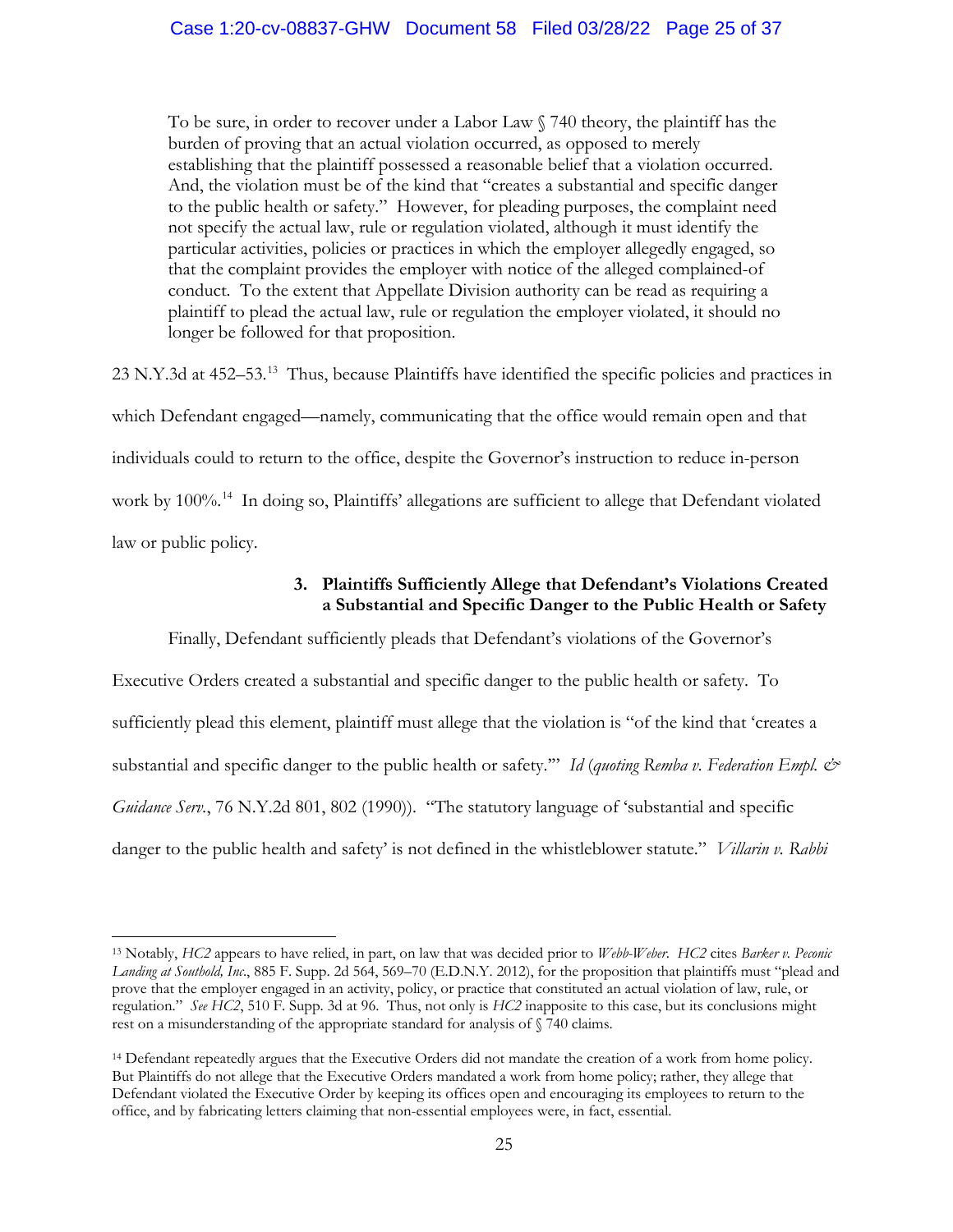### Case 1:20-cv-08837-GHW Document 58 Filed 03/28/22 Page 26 of 37

*Haskel Lookstein Sch*., 942 N.Y.S.2d 67, 70 (1st Dep't 2012). But "[c]ourts have consistently held that the statute addresses only traditional 'public health and safety' concerns." *Id.* 

The Executive Orders were issued in response to, and in order to mitigate, the COVID-19 pandemic. The Court may reasonably infer that Defendant's violations—which would have had its employees return to a congregate setting where more individuals could be exposed to COVID-19 would create a substantial public health danger. Indeed, courts have permitted claims to proceed where only one individual would have potentially been impacted, let alone the numerous employees of Defendant. *See, e.g., Calder v. Planned Cmty. Living, Inc.*, No. 93 CIV. 8882 (AGS), 1995 WL 456400, at \*6 (S.D.N.Y. Aug. 2, 1995) (concluding that allegations of single mental health care provider employee's conduct, which included driving at excessive speed while transporting clients and a repeated failure to obtain a New York driver's license, was sufficient to allege a substantial and specific danger to the public health or safety); *Rodgers v. Lenox Hill Hosp.,* 626 N.Y.S.2d 137 (1st Dep't 1995) (determining that a plaintiff who complained of a single incident involving paramedics who erroneously pronounced an individual dead without examining the patient had sufficiently pleaded a claim under § 740). Here, the violations Plaintiffs allege could have resulted in numerous individuals becoming sick with COVID-19. That is adequately pleaded to be a substantial and specific public health danger, and Plaintiffs sufficiently plead a whistleblowing claim under NYLL § 740.

#### **c. Hostile Work Environment**

## **1. Ms. Hylemon's NYCHRL Hostile Work Environment Claims Are Not Time Barred**

As an initial matter, Ms. Hylemon's claims for hostile work environment under the NYCHRL are not time barred. Defendant correctly points out that there is a three-year statute of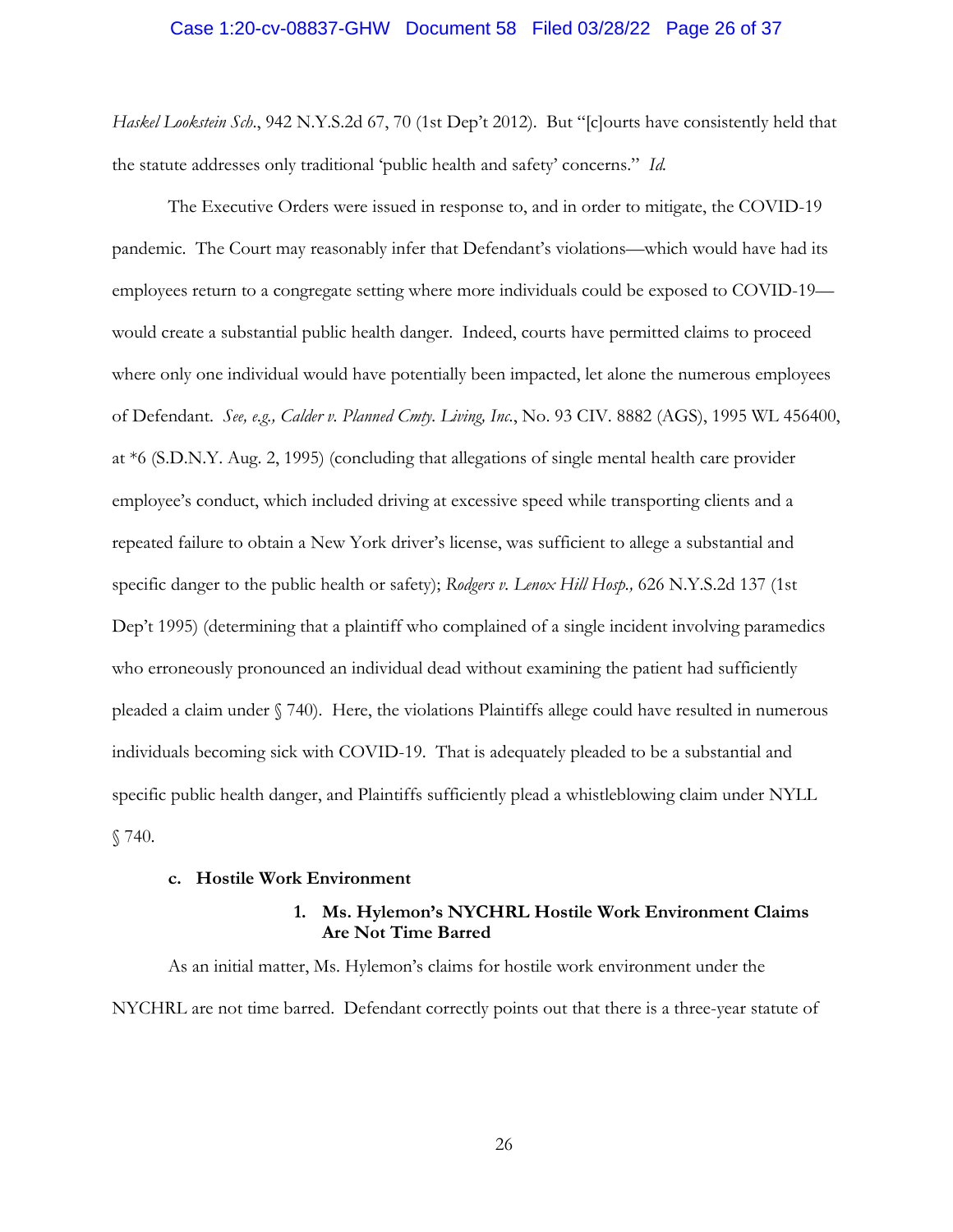### Case 1:20-cv-08837-GHW Document 58 Filed 03/28/22 Page 27 of 37

limitations for claims brought under the NYCHRL.<sup>15</sup> N.Y.C. Admin. Code § 8-502(d); *Taylor v. City of New York*, 207 F. Supp. 3d 293, 302 (S.D.N.Y. 2016). However, "[u]nder [the continuing violation] doctrine, 'if a plaintiff has experienced a continuous practice and policy of discrimination, the commencement of the statute of limitations period may be delayed until the last discriminatory act in furtherance of it.'" *Fitzgerald v. Henderson*, 251 F.3d 345, 359 (2d Cir. 2001) (quoting *Gomes v. Avco Corp.*, 964 F.2d 1330, 1333 (2d Cir. 1992)). The continuing violation doctrine "applies to claims composed of a series of separate acts that collectively constitute one unlawful practice." *Gonzalez v. Hasty*, 802 F.3d 212, 220 (2d Cir. 2015) (quotation and brackets omitted); *see also Flores v. United States*, 885 F.3d 119, 122 (2d Cir. 2018) ("[W]hen a plaintiff experiences a continuous practice and policy that violates his or her rights, the commencement of the statute of limitations period may be delayed until the last violation." (quotation and alterations omitted)).

"The continuing violation doctrine thus applies not to discrete unlawful acts, even where those discrete acts are part of a 'serial violation,' but to claims that by their nature accrue only after the plaintiff has been subjected to some threshold amount of mistreatment." *Hasty*, 802 F.3d at 220 (quoting *Morgan*, 536 U.S. at 114–15) (brackets omitted).<sup>16</sup> A claim is timely under the continuing violation doctrine "if the plaintiff alleges some non-time-barred acts contributing to the alleged violation." *Id.* (quotation and alterations omitted). But "[d]iscrete acts [that] fall outside the limitations period[] cannot be brought within it, even when undertaken pursuant to a general policy

<sup>15</sup> In their opposition, Plaintiffs withdraw their NYSHRL hostile work environment claims. *See* Opp'n at 25.

<sup>&</sup>lt;sup>16</sup> Although some courts have commented that "there is a split in authority as to whether the narrower continuing violation doctrine established [by the Supreme Court] in *Morgan* applies to NYSHRL claims, . . . the weight of authority has held that Morgan applies to the NYSHRL." *Taylor*, 207 F. Supp. 3d at 302 n.5 (S.D.N.Y. 2016) (citations omitted) (collecting cases); *see also Sotomayor v. City of New York*, 862 F. Supp. 2d 226, 250 (E.D.N.Y. 2012) (holding that the "definition of the continuing violations doctrine" established by the Supreme Court in *Morgan* "applies to plaintiff's discrimination claims under state law" (citing *Milani v. Int'l Bus. Machs. Corp., Inc*., 322 F. Supp. 2d 434, 452 n.32 (S.D.N.Y. 2004)), *aff'd*, 713 F.3d 163 (2d Cir. 2013).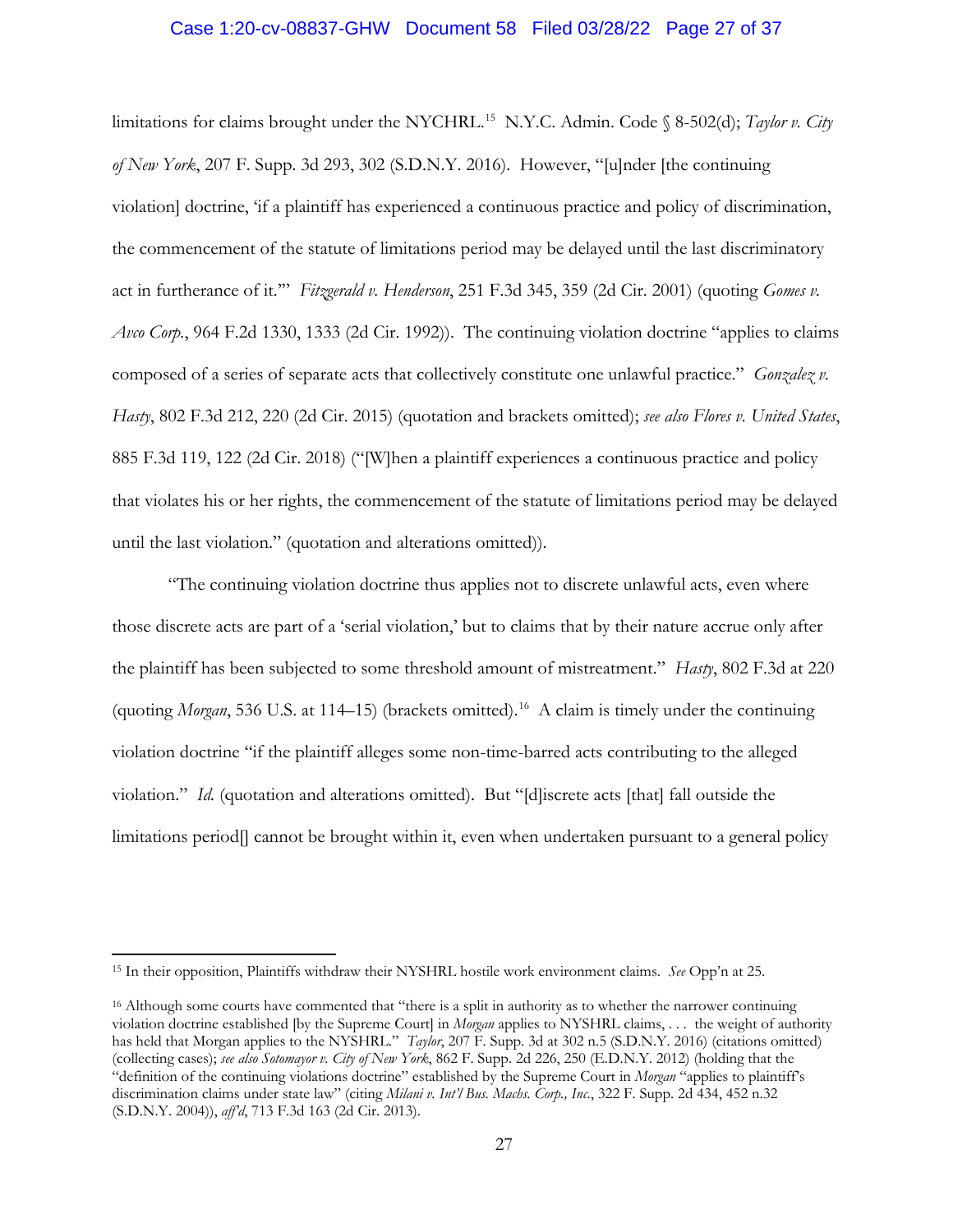### Case 1:20-cv-08837-GHW Document 58 Filed 03/28/22 Page 28 of 37

that results in other discrete acts occurring within the limitations period." *Chin v. Port Auth. of N.Y. & N.J.*, 685 F.3d 135, 157 (2d Cir. 2012).

"The continuing violation doctrine is given a broader construction under the NYCHRL than under Title VII or the NYSHRL." *Grimes-Jenkins v. Consol. Edison Co. of N.Y., Inc.*, No. 16-cv-4897, 2017 WL 2258374, at \*9 (S.D.N.Y. May 22, 2017) (citing *Taylor*, 207 F. Supp. 3d at 302), *report and recommendation adopted*, 2017 WL 2709747 (S.D.N.Y. June 22, 2017). Under the NYCHRL, "[o]therwise time-barred discrete acts can be considered timely 'where specific and related instances of discrimination are permitted by the employer to continue unremedied for so long as to amount to a discriminatory policy or practice.'" *Id.* (quoting *Sotomayor*, 862 F. Supp. 2d at 250, in turn quoting *Fitzgerald v. Henderson*, 251 F.3d 345, 359 (2d Cir. 2001)).

"[D]etermining whether the events comprising the basis for [a] plaintiff's claim are part of a single, continuing course of conduct" is a "fact-intensive" inquiry. *Drees v. County of Suffolk*, No. 06 cv-3298, 2007 WL 1875623, at \*9 (E.D.N.Y. June 27, 2007) (quoting *Allen v. Egan*, 303 F. Supp. 2d 71, 79 (D. Conn. 2004)). Some courts have thus declined to decide whether the continuing violation doctrine applies at the motion to dismiss phase. *See Fitchett v. City of New York*, No. 18-cv-8144, 2019 WL 3430726, at \*7 (S.D.N.Y. July 30, 2019) (collecting cases); *Goodwine v. City of New York*, No. 15 cv-2868, 2016 WL 3017398, at \*5 (S.D.N.Y. May 23, 2016); *see also Bloom v. N.Y.C. Bd. of Educ. Teachers' Ret. Sys. of the City of New York*, No. 00-cv-2728, 2003 WL 1740528, at \*9 (S.D.N.Y. Apr. 2, 2003) ("[I]t is possible that [the plaintiff] could demonstrate some discriminatory act that did occur within the statute of limitations, so that his claim would not be time-barred.").

Here, the continuing violations doctrine prevents the Court from dismissing Ms. Hylemon's hostile work environment claims. First, Plaintiffs allege some conduct that is not time barred: though some of Ms. Hylemon's allegations stem from her period of employment with Mr. Cohen, which ended in March 2016, *see* TAC ¶¶ 72, 78, 80, she also alleges conduct occurring after 2016,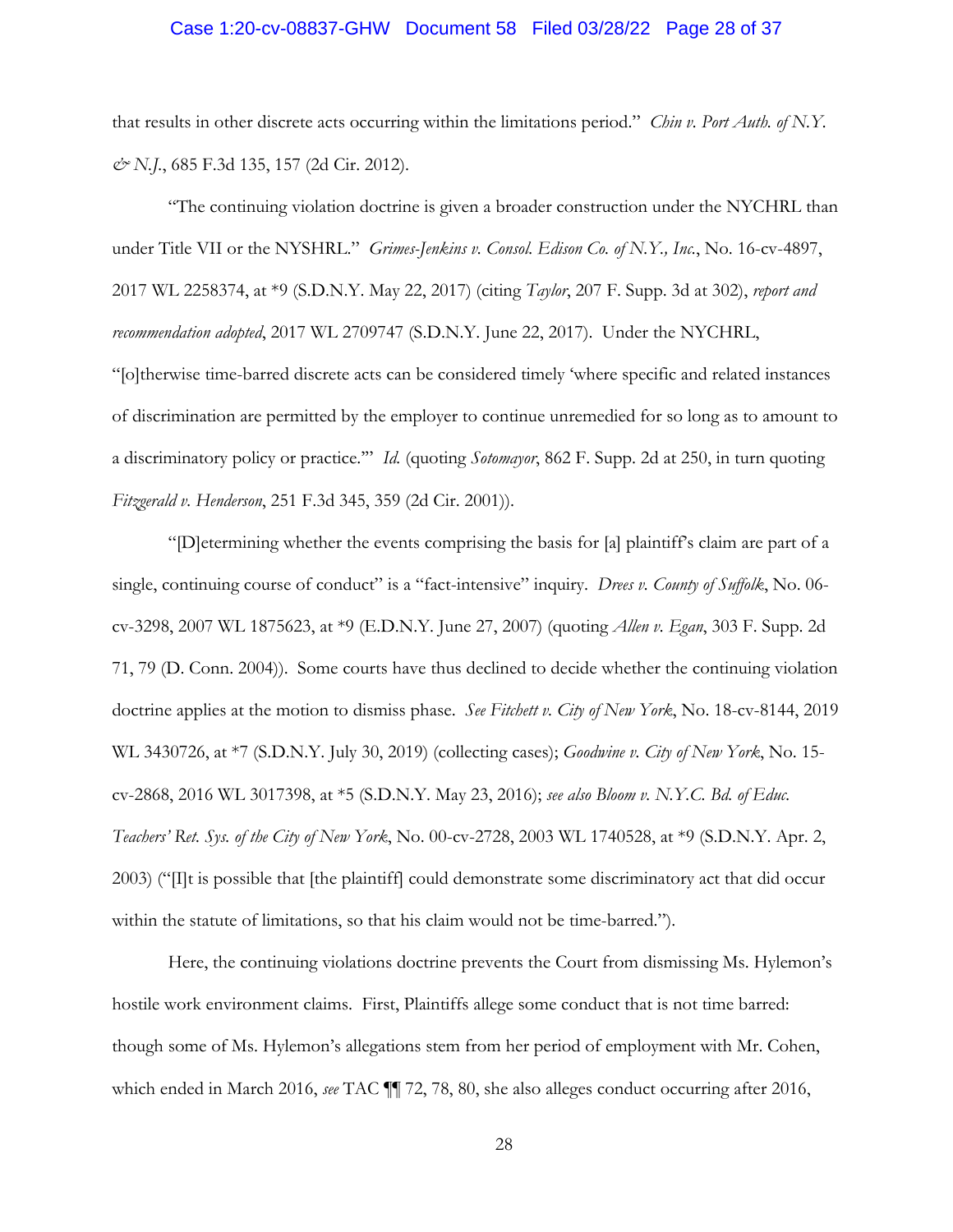# Case 1:20-cv-08837-GHW Document 58 Filed 03/28/22 Page 29 of 37

when she worked from Mr. Cherniak. For instance, Plaintiffs allege that after 2016, Mr. Cherniak "frequently told dirty jokes to Ms. Hylemon" and Mr. Cohen would scream at Ms. Hylemon when she got up from her desk. *See e.g.*, TAC ¶¶ 81, 94. At this early stage in the proceedings, when the Court must draw all inferences in Plaintiffs' favor, those allegations are sufficient to allege a continuous course of conduct, such that the continuous violations doctrine does not bar her claims for hostile work environment under the NYCHRL. *See Akhtar v. Saudia*, No. 19 CV 03763, 2021 WL 1758807, at \*9 (S.D.N.Y. May 4, 2021) (determining that the continuing violation doctrine applied where the plaintiff alleged that her supervisor mistreated her, included by excluding her from meetings and failing to investigate her claims, some of which were within the three-year limitations period under the NYSHRL); *Taylor v. City of New York*, 207 F. Supp. 3d 293, 303 (S.D.N.Y. 2016) ("Taylor's claims that the DEP repeatedly failed to hire her on account of her sex, race, color, and national origin" both before and after the limitations period expired amounted to a continuing violation, "rendering the conduct outside the limitations period timely under the NYCHRL.").

## **2. Ms. Hylemon and Ms. Arazi Sufficiently Allege Hostile Work Environment Claims under the NYCHRL**

Ms. Hylemon and Ms. Arazi sufficiently plead hostile work environment claims under the NYCHRL. In order to plead a hostile work environment claim under the NYCHRL, a plaintiff must show that they "have been treated less well than other employees" on the basis of a protected characteristic. *Mihalik v. Credit Agricole Cheuvreux N. Am. Inc.*, 715 F.3d 102, 110 (2d Cir. 2013); *see also Alvarado v. Nordstrom, Inc.*, 685 F. App'x 4, 8 (2d Cir. 2017). Thus, at a minimum, a plaintiff must "plead facts tending to show that actions that created the hostile work environment were taken against him *because of* a prohibited factor." *Williams v. Metro-N. Commuter R.R. Co.,* No. 11 CIV. 7835, 2012 WL 2367049, at \*13 (S.D.N.Y. June 20, 2012) (emphasis added).

"[W]hen the same individuals engage in some harassment that is explicitly discriminatory and some that is not, the entire course of conduct is relevant to a hostile work environment claim."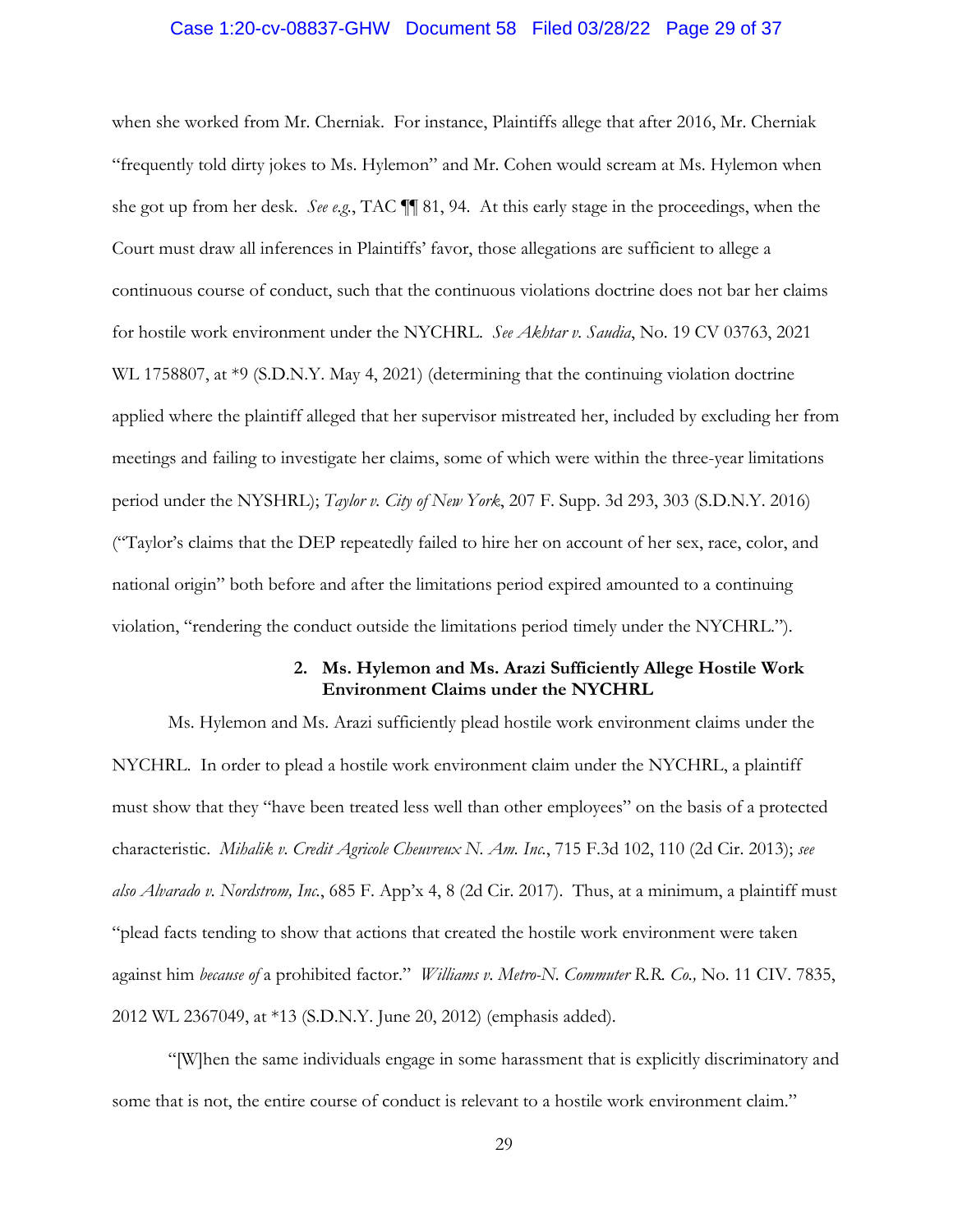### Case 1:20-cv-08837-GHW Document 58 Filed 03/28/22 Page 30 of 37

*Rasmy v. Marriott Int'l, Inc*., 952 F.3d 379, 388 (2d Cir. 2020). "In a claim of a hostile work environment, the emphasis is on the hostility of the work environment as a whole, not the motivation of one decisionmaker, and liability is 'determined only by looking at all the circumstances.'" *Id.* at 389 (quoting *Harris v. Forklift Sys., Inc*., 510 U.S. 17, 17 (1993)).

Here, Plaintiffs' allegations are sufficient—at this early stage in the litigation—to plead that the women were treated less well because of their gender. Plaintiffs allege, for instance, that Mr. Cherniak frequently told "dirty jokes" to Ms. Hylemon and Ms. Julia, and "came to their desks to make jokes with sexual undertones." TAC ¶ 94. Ms. Arazi was approached by Cohen Brothers' employees to discuss Ms. Cohen's references to "blowjobs" for her husband, which "was extremely uncomfortable." *Id.* ¶ 70. It is reasonable to infer, from the sexual nature of this behavior, that it was directed toward Plaintiffs because they were women. *See, e.g., Bermudez v. City of New York*, 783 F. Supp. 2d 560, 588 (S.D.N.Y. 2011) (denying motion to dismiss hostile work environment claim under the NYCHRL regarding "comments," the "majority of [which] were sexual in nature," that made a female coworker uncomfortable); *Pryor v. Jaffe & Asher*, LLP, 992 F. Supp. 2d 252, 261 (S.D.N.Y. 2014) ("Courts have even found that the NYCHRL's requirement of discrimination 'because of' gender can be satisfied by allegations of entirely non-physical work interactions with sexual content or undertones."). In addition, Ms. Hylemon "witnessed much of the sexual harassment of Ms. Julia," *id.*  $\parallel$  62—and Defendant does not dispute that Plaintiffs have sufficiently pleaded that Ms. Julia was subject to gender-based sexual harassment—by Defendant's employees, and the Court may reasonably infer, at this early stage, that Defendant's employees did so purposefully, *see Rasmy*, 952 F.3d at 389 ("[C]onduct not directly targeted at or spoken to an individual but purposefully taking place in his presence can nevertheless transform his work environment into a hostile or abusive one . . ."). Further, Mr. Cohen would scream, belittle, berate, and humiliate employees, and "in particular, female employees" including Ms. Hylemon and Ms.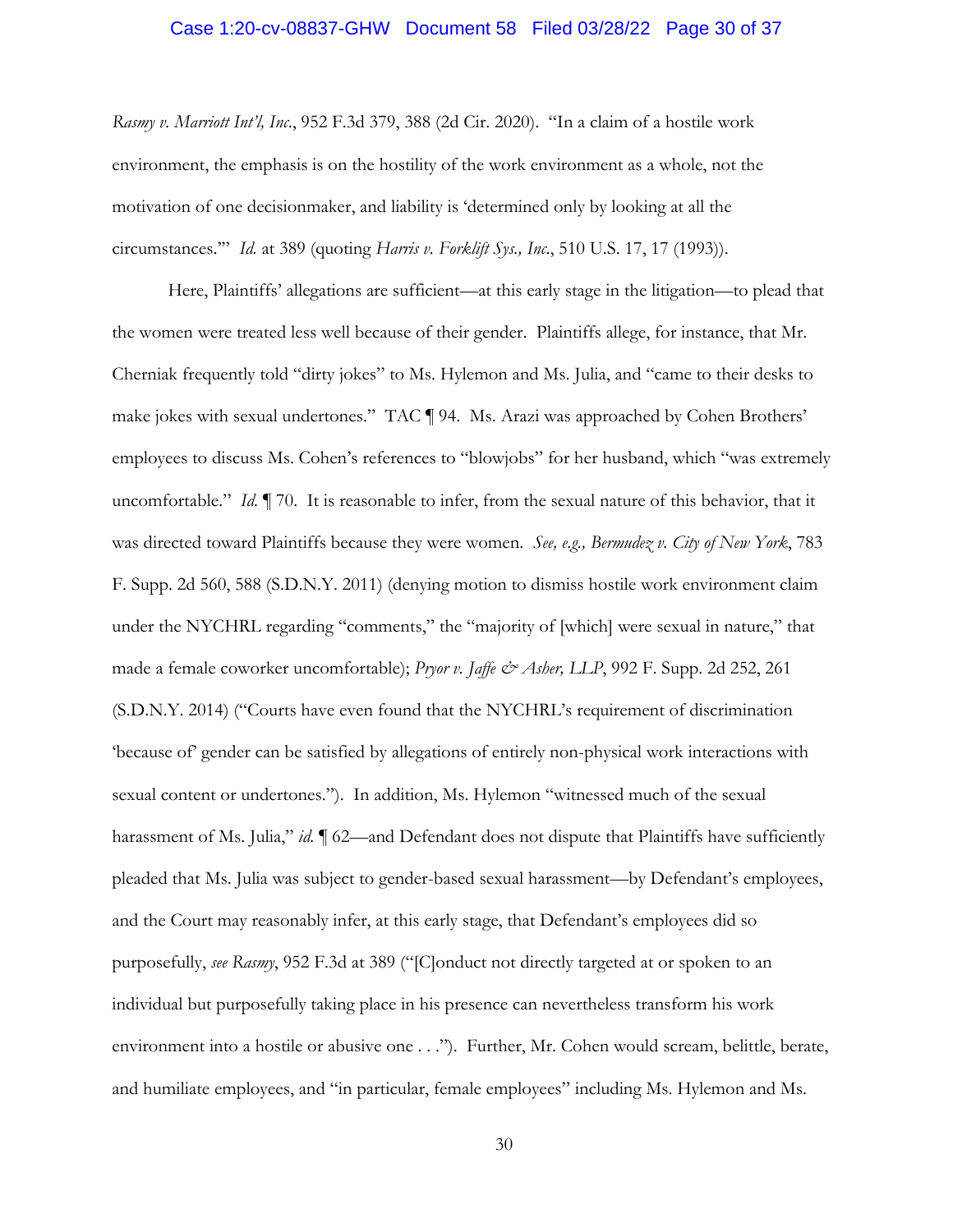## Case 1:20-cv-08837-GHW Document 58 Filed 03/28/22 Page 31 of 37

Arazi. *Id.* ¶ 72; *see also*, *e.g.*, *id.* ¶ 85 (alleging that Mr. Cohen said "I'm going to kill you" to Ms. Hylemon "many times"); *id.* ¶¶ 73, 77, 80 (requiring Ms. Arazi to stay at her desk at all times and becoming angry with her if she took bathroom breaks).

Given all of those circumstances, it is reasonable to infer that Ms. Arazi and Ms. Hylemon were treated less well because of their gender. *See Lenart v. Coach Inc.,* 131 F. Supp. 3d 61, 69 (S.D.N.Y. 2015) (finding sufficient to state a claim under the NYCHRL allegations that the plaintiff had to "undergo extra interviews and psychological testing, whereas his female colleagues did not," and that he had heard his supervisors express a preference for working with women).

Defendant fails to grasp the procedural posture of this case in arguing that the alleged behavior of Mr. Cohen, Mr. Cherniak, and other of Defendant's employees amount to nothing more than "petty slights and inconveniences." *See* Mot. at 20–21. That is an affirmative defense under the NYCHRL, and it is not apparent on the facts of the complaint. Thus, while Defendant's argument might be proper on summary judgment, it is not in this motion to dismiss. Indeed, Defendant cites *Mihalik v. Credit Agricole Cheuvreux N. Am., Inc*., where the Court determined:

[E]ven if the plaintiff establishes that she was treated "less well" because of her gender, defendants may assert "an affirmative defense whereby [they] can still avoid liability if they prove that the conduct complained of consists of nothing more than what a reasonable victim of discrimination would consider 'petty slights and trivial inconveniences.'" . . . As with most affirmative defenses, the employer has the burden of proving the conduct's triviality under the NYCHRL.

715 F.3d 102, 111 (2d Cir. 2013) (second alteration in original) (citations omitted) (quoting *Williams v. N.Y.C. Housing Auth.*, 872 N.Y.S.2d 27, 41 (1st Dep't 2009)). *Mihalik*—an appeal of summary judgment—lays out an affirmative defense for which the Defendant bears the burden of proof. The other cases Defendant cites in support were also decided on summary judgment. *See* Mem. at 21 (citing *Wilson v. N.Y.P. Holdings, Inc.*, No. 05 CIV.10355, 2009 WL 873206, at \*1 (S.D.N.Y. Mar. 31, 2009) (deciding summary judgment); *Inman v. City of New York*, No. 08 CV 8239, 2011 WL 4344015,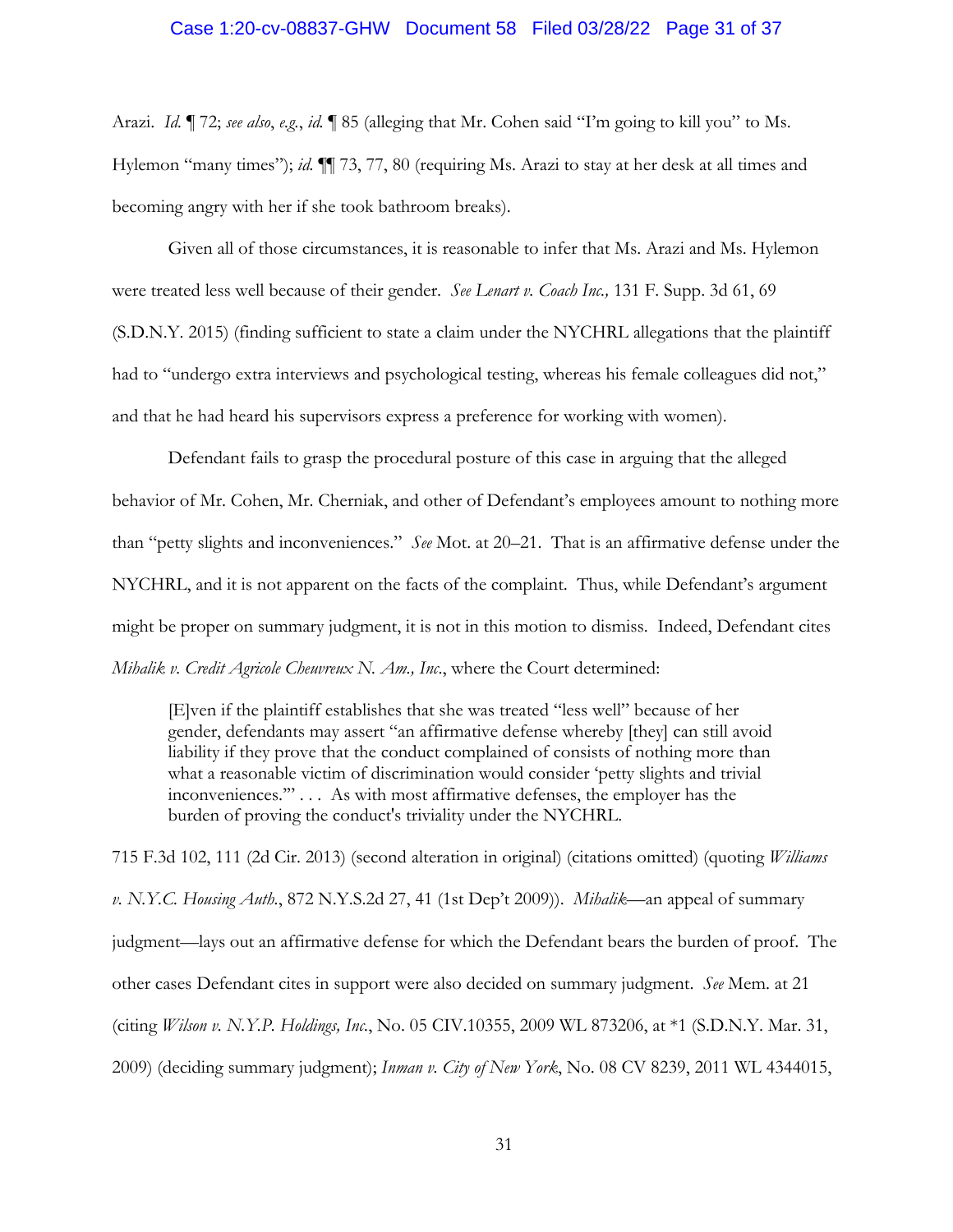at \*1 (S.D.N.Y. Sept. 13, 2011) (same). Here, on a motion to dismiss, Plaintiffs' allegations are sufficient to state a claim for hostile work environment under the NYCHRL.<sup>17</sup>

#### **d. Plaintiffs Sufficiently Plead Retaliation under the NYSHRL and NYCHRL**

Plaintiffs also sufficiently allege claims for retaliation under the NYSHRL and the NYCHRL. The NYSHRL prohibits retaliation "against any person because he or she has opposed any practices forbidden under this article or because he or she has filed a complaint, testified or assisted in any proceeding under this article." N.Y. Exec. Law § 296. The NYCHRL is materially identical: "Section 8-107(7) of the NYCHRL prohibits employers from 'retaliating or discriminating in any manner against any person because such person has opposed any practice forbidden under this chapter.'" *Mihalik*, 715 F.3d at 112 (quoting N.Y.C. Admin. Code § 8-107(7)) (alterations omitted).

"New York courts have broadly interpreted the NYCHRL's retaliation provisions." *Id.* at 112 (citing *Albunio v. City of New York*, 16 N.Y.3d 472, 477–78 (2011)). As to the NYSHRL, as previously noted, plaintiffs seeking to plead retaliation under the NYSHRL faced a higher burden than those looking to do so under the NYCHRL prior to the NYSHRL's amendment in 2019. After that amendment, the standard for NYSHRL aligns with the NYCHRL standard for claims that accrued on or after October 11, 2019. Here, the alleged relation against Plaintiffs—i.e., their being placed on furlough and their eventual termination—occurred in 2020 and 2021. Thus, the NYCHRL's more liberal pleading standard applies.

Accordingly, Plaintiffs must plead that "(1) [they] engaged in a protected activity as that term is defined under the NYCHRL, (2) [their] employer was aware that [they] participated in such activity, (3) [their] employer engaged in conduct which was reasonably likely to deter a person from

<sup>17</sup> Defendant again confuses the relevant allegations in arguing that Plaintiffs' hostile work environment claims are deficient because "Defendant placed males on furlough as well." Reply at 8–9. Plaintiffs' hostile work environment claims concern their treatment in the office—not Defendant's reaction to the COVID-19 pandemic.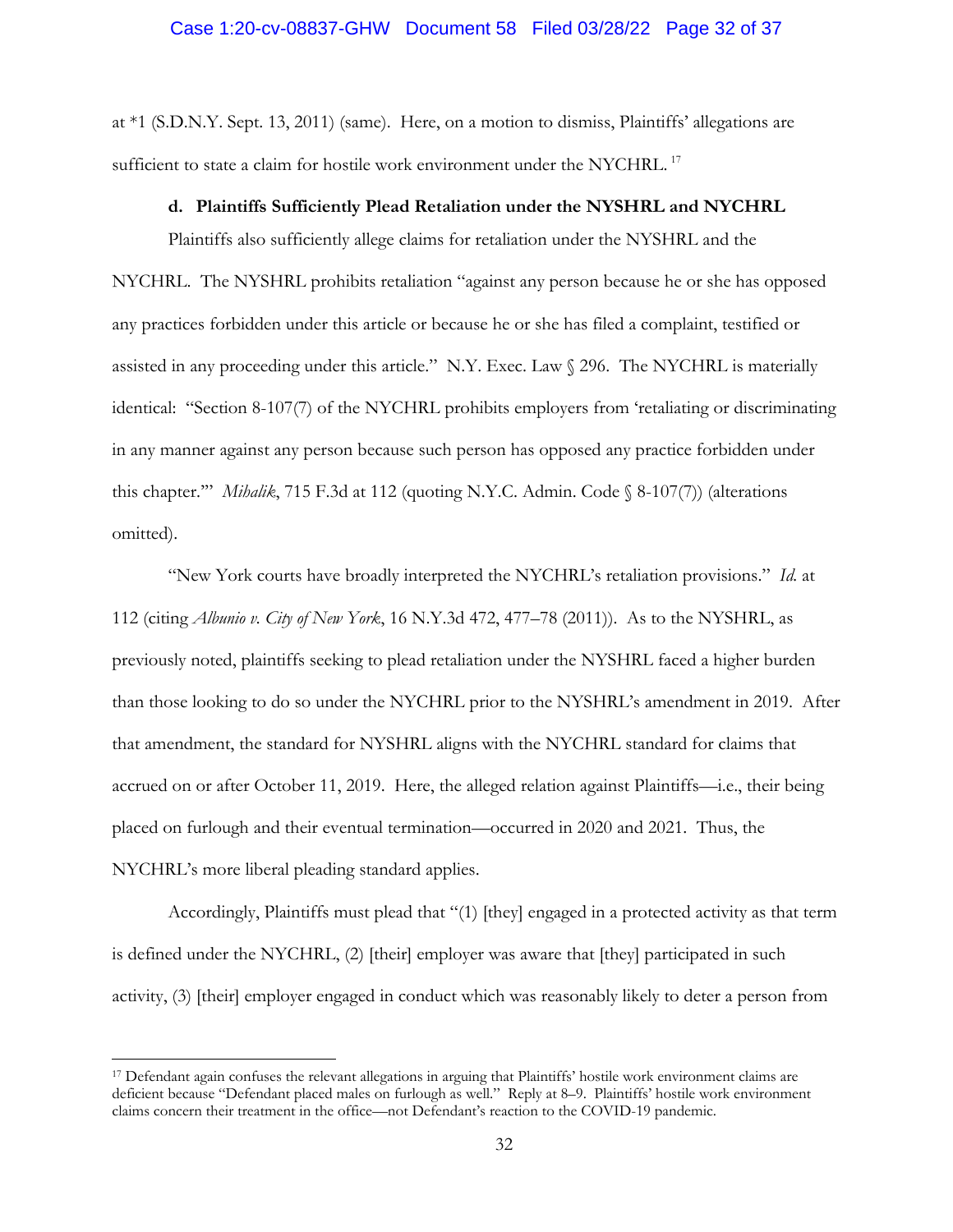## Case 1:20-cv-08837-GHW Document 58 Filed 03/28/22 Page 33 of 37

engaging in that protected activity, and (4) there is a causal connection between the protected activity and the alleged retaliatory conduct." *Bilitch v. N.Y.C. Health & Hosps. Corp.*, 148 N.Y.S.3d 238, 246 (2nd Dep't 2021); *see also Sanderson-Burgess v. City of New York*, 102 N.Y.S.3d 678, 681 (2nd Dep't 2019); *Warmin v. N.Y.C. Dep't of Educ.*, No. 16-cv-8044, 2019 WL 3409900, at \*7 (S.D.N.Y. July 29, 2019) (noting that a plaintiff must allege "that he 'took an action opposing his employer's discrimination, and that, as a result, the employer engaged in conduct that was reasonably likely to deter a person from engaging in such action.'" (quoting *Mihalik*, 715 F.3d at 112) (brackets omitted)).

Defendants do not dispute that Plaintiffs sufficiently allege that first, second, and third elements of a claim under the NYCHRL.<sup>18</sup> Instead, Defendant disputes only (1) whether Plaintiffs have alleged an "adverse action" and (2) whether Plaintiffs sufficiently allege that there was a causal connection between the protected activity and the alleged retaliation.

As to the first, pleading an adverse action is not required to plead retaliation under the NYCHRL. *See Mihalik*, 715 F.3d at 114 ("[T]he NYCHRL does not require either materially adverse employment actions or severe and pervasive conduct."); *see also Schaper v. Bronx Lebanon Hosp. Ctr*., 408 F. Supp. 3d 379, 394 (S.D.N.Y. 2019) ("[B]ecause of the NYCHRL's broader scope, a plaintiff is not required to show, 'a material adverse action' under the NYCHRL."). And though pleading adverse action was required under the pre-2019 version of the NYSHRL, *see Shultz v. Congregation Shearith Israel of City of N.Y.*, 867 F.3d 298, 309 (2d Cir. 2017) (listing "an adverse employment action" as a pleading requirement under the NYSHRL), it ceased to be upon the NYSHRL's

<sup>&</sup>lt;sup>18</sup> Nonetheless, Plaintiffs' allegations are sufficient to satisfy those elements. Plaintiffs aver that they engaged in protected activity by filing a complaint alleging Defendant discriminated against them under the NYCHRL and NYSHRL, *see* TAC ¶ 181, that Defendant was aware of that lawsuit, *id.* ¶ 182, and that Plaintiffs were then terminated, *id.* ¶ 202. Filing a complaint is an established protected activity. *See, e.g.*, *Fenner v. News Corp*., No. 09 CIV. 09832, 2013 WL 6244156, at \*27 (S.D.N.Y. Dec. 2, 2013) (determining that "the instant lawsuit" in that case, which alleged discrimination under the NYCHRL, "constitute[d] protected activity"). Nor is there any question that Defendant was aware of this lawsuit or that being terminated from one's employment would reasonably deter someone from complaining of discrimination.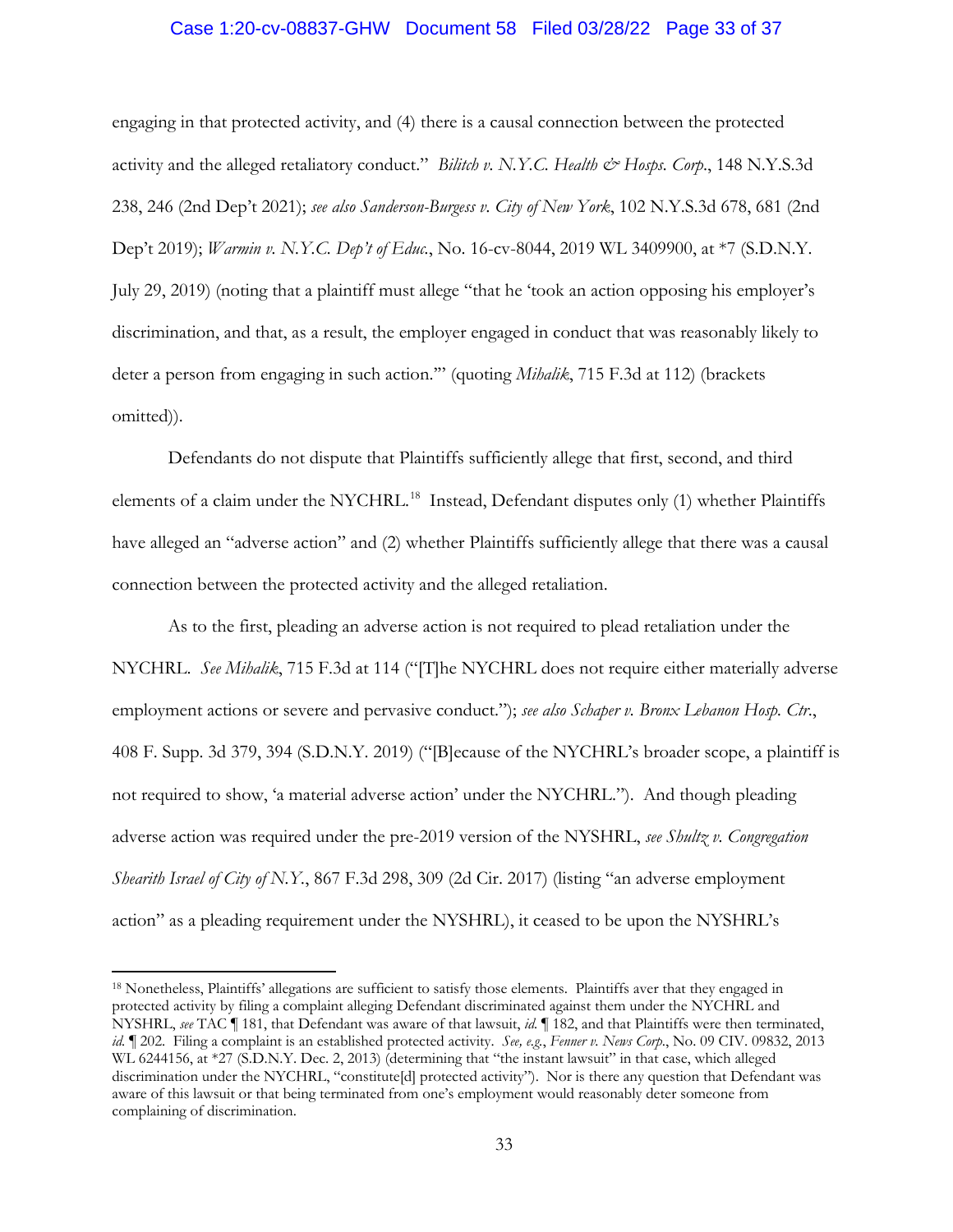## Case 1:20-cv-08837-GHW Document 58 Filed 03/28/22 Page 34 of 37

amendment to more closely mirror the standards in the NYCHRL. Accordingly, whether Plaintiffs plead an adverse action has no bearing on their NYCHRL and NYSHRL claims for retaliation. Regardless, termination is an adverse action under any standard.

Plaintiffs also sufficiently allege a causal connection between the protected conduct and the retaliatory action. "A causal connection in retaliation claims can be shown either '(1) indirectly, by showing that the protected activity was followed closely by discriminatory treatment, or through other circumstantial evidence such as disparate treatment of fellow employees who engaged in similar conduct; or (2) directly, through evidence of retaliatory animus directed against the plaintiff by the defendant.'" *Littlejohn v. City of New York*, 795 F.3d 297, 315 (2d Cir. 2015) (quoting *Gordon v. N.Y.C. Bd. of Educ.*, 232 F.3d 111, 117 (2d Cir. 2000)). By Defendant's own telling, Plaintiffs were terminated five months after they filed the complaint in this action. *See* Mot. at 23. Five months is within the range recognized in the Second Circuit where a causal connection can be inferred. *Gorzynski v. JetBlue Airways Corp*., 596 F.3d 93, 110 (2d Cir. 2010) ("[F]ive months is not too long to find the causal relationship."); *Rasmy v. Marriott Int'l, Inc*., 952 F.3d 379, 391 (2d Cir. 2020) (same); *Espinal v. Goord*, 558 F.3d 119, 129 (2d Cir. 2009) ("[T]he passage of only six months between the dismissal of Espinal's lawsuit and an allegedly retaliatory beating by officers . . . is sufficient to support an inference of a causal connection"). Accordingly, Plaintiffs have sufficiently pleaded a causal connection between filing their lawsuit and being terminated.

Defendant also argues that it can "proffer a legitimate, non-retaliatory, and non-pretextual reason for the end of Plaintiff's employment." Mot. at 23. Again, Defendant misapprehends the procedural nature of this motion. Plainly, that argument is improper on a motion dismiss, where the Court may consider only allegations raised in Plaintiffs' complaint. *Field Day, LLC v. County of Suffolk*, 463 F.3d 167, 192 (2d Cir. 2006) (remarking that Courts are limited to consider allegations in the complaint in considering a motion to dismiss).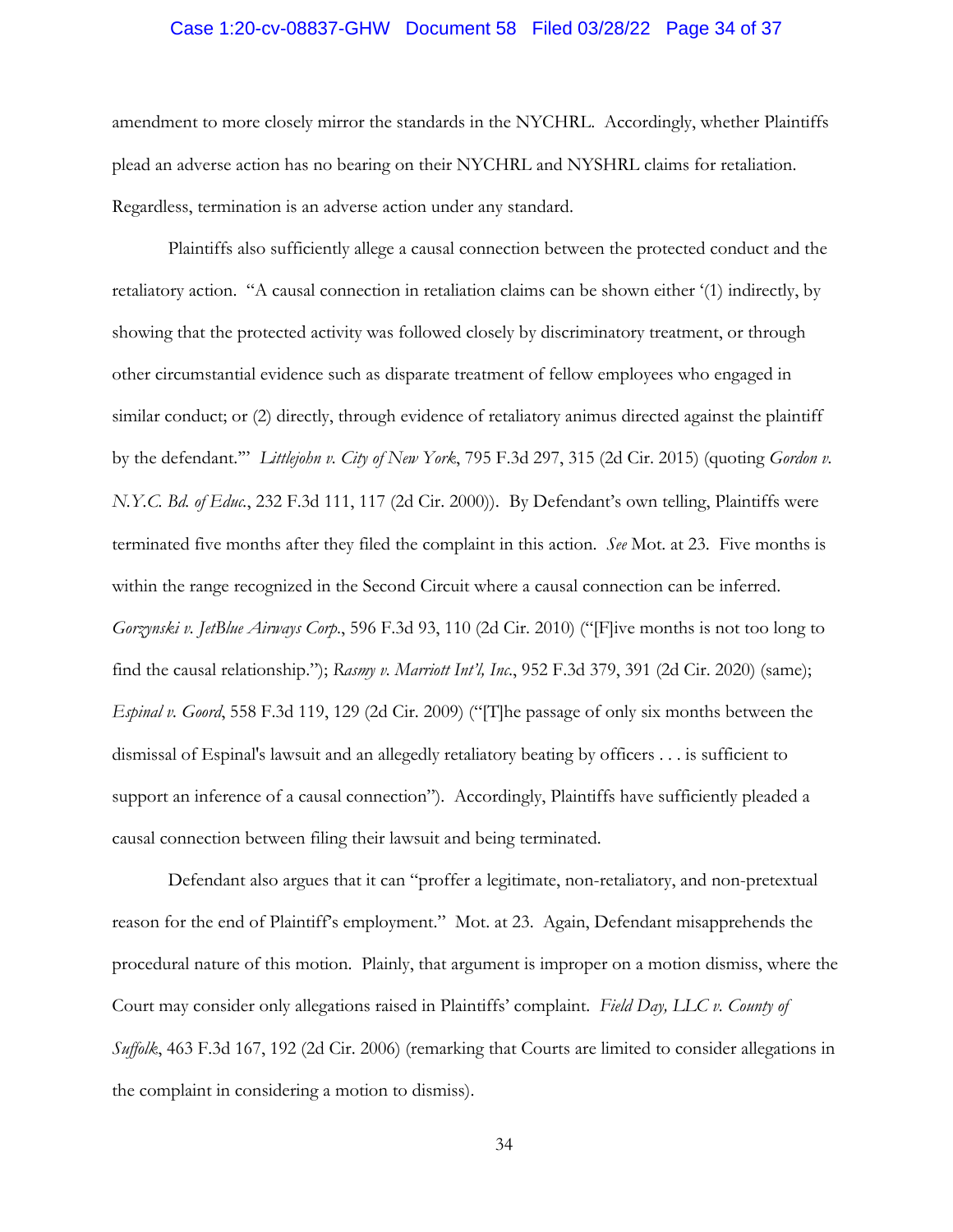## Case 1:20-cv-08837-GHW Document 58 Filed 03/28/22 Page 35 of 37

Accordingly, Plaintiffs have sufficiently pleaded a claim for retaliation under the NYSHRL and NYCHRL.

### **e. Plaintiffs' Claims for Retaliation under the FLSA and NYLL Are Not Dismissed**

Plaintiffs also sufficiently plead retaliation under the FLSA and NYLL. New York Labor Law  $\Diamond$  215 provides, in pertinent part, that no employer "shall discharge, threaten, penalize, or in any other manner discriminate against any employee (i) because such employee has made a complaint to his or her employer . . . that the employer has engaged in conduct that the employee, reasonably and in good faith, believes violates any provision of [the Labor Law]." N.Y. Lab. Law § 215; *see also Schmidt-Sarosi v. Offs. For Fertility & Reprod. Med., P.C*., 150 N.Y.S.3d 75, 78 (1st Dep't 2021). The FLSA similarly provides that it is "unlawful for any person . . . to discharge or in any other manner discriminate against any employee because such employee has filed any complaint or instituted or caused to be instituted any proceeding under [FLSA]." 29 U.S.C. § 215(a)(3).

"[T]he elements of FLSA and NYLL retaliation claims overlap in all material respects." *Cortese v. Skanska Koch, Inc*., No. 19-CV-11189, 2021 WL 2472242, at \*10 (S.D.N.Y. June 17, 2021). "To establish a prima facie case, the plaintiff must show '(1) participation in protected activity known to the defendant, like the filing of a FLSA lawsuit; (2) adverse employment action [a]ffecting the plaintiff; and (3) a causal connection between the protected activity and the adverse employment action.'" *Id.* (quoting *Mullins v. City of New York*, 626 F.3d 47, 53 (2d Cir. 2010)).

Here, Defendant disputes only whether Plaintiffs have sufficiently pleaded that they were subject to adverse action. Plaintiffs adequately plead that element. They allege that they were terminated from their employment in 2021, and termination is an adverse action for purposes of FLSA and NYLL retaliation claims. *See e.g.*, *Moses v. Griffin Indus*.*, LLC*, 369 F. Supp. 3d 538, 546 (S.D.N.Y. 2019) (determining that some of the plaintiffs stated a claim for FLSA retaliation after they were terminated by the defendant); *Callender v. Panabori Food Corp*., No. 16cv7152, 2018 WL

35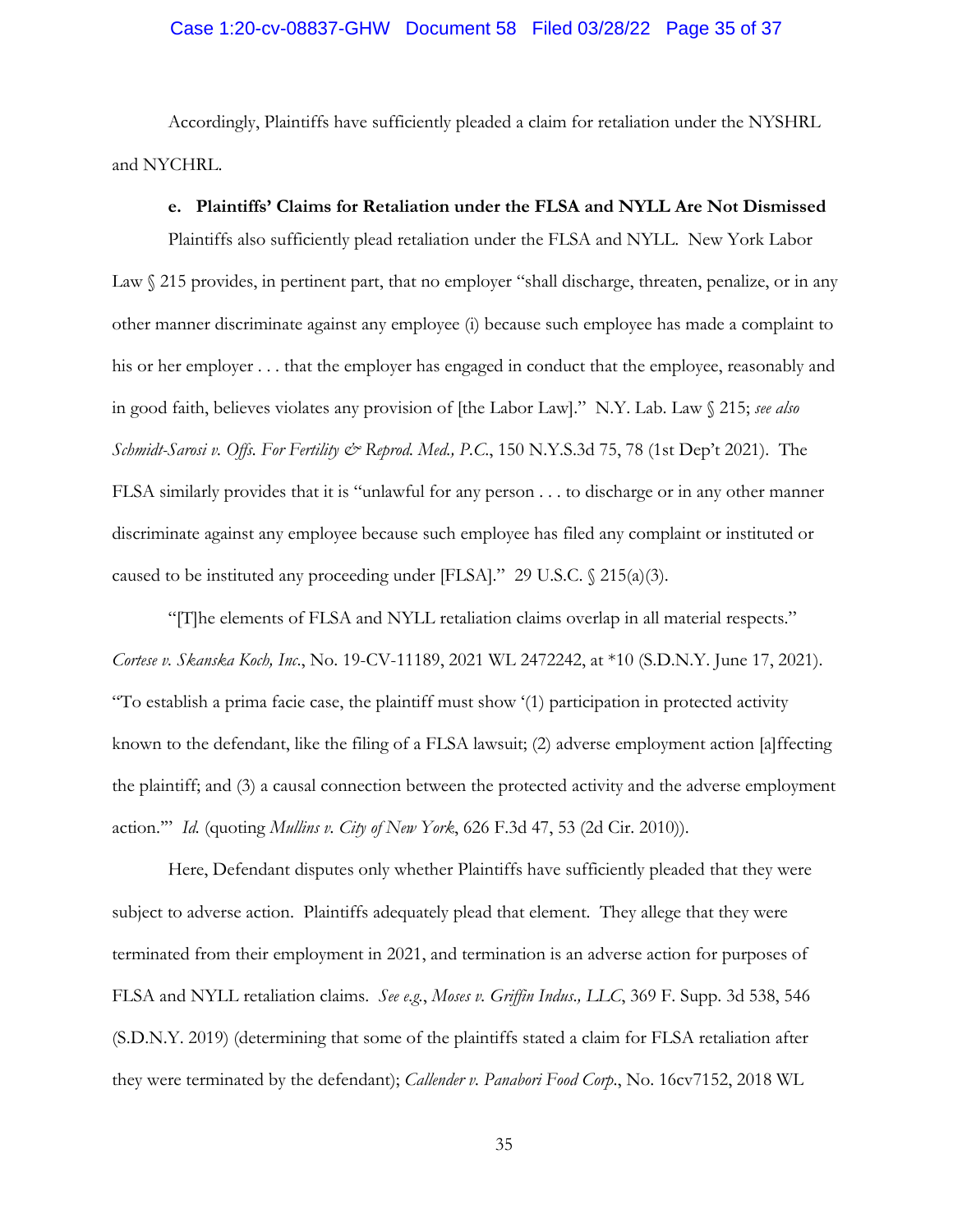### Case 1:20-cv-08837-GHW Document 58 Filed 03/28/22 Page 36 of 37

4565876, \*6 (S.D.N.Y. July 11, 2018) (commenting that termination can serve as the basis for claims of retaliation under both the NYLL and the FLSA), *report and recommendation adopted*, 2018 WL 3728931 (Aug. 6, 2018).

Still, Defendant argues that Plaintiffs did not suffer adverse action because Cohen Brothers made them an offer to resume working in the office. *See* Mot. at 24. That argument appears to be premised on the notion that Plaintiffs voluntarily chose not to return to Cohen Brothers.<sup>19</sup> However, as alleged, Plaintiffs were terminated when they "had all indicated they were not refusing the offers and were still trying to get answers to their questions." TAC ¶ 202. Thus, Plaintiffs do not allege that they willingly chose to leave their positions at Cohen Brothers; at a minimum, issues of fact preclude a determination that Plaintiffs "voluntarily" left their employment with Defendant. Accordingly, the Court will not dismiss Plaintiffs' claims of retaliation under the NYLL and FLSA.

### **V. LEAVE TO AMEND**

The Court denies Plaintiffs leave to amend their complaint because further amendment would be futile. "It is the usual practice upon granting a motion to dismiss to allow leave to replead." *Cortec Indus., Inc. v. Sum Holding L.P*., 949 F.2d 42, 48 (2d Cir. 1991)); *see also* Fed. R. Civ. P. 15(a)(2) However, "[a] plaintiff need not be given leave to amend if it fails to specify either to the district court or to the court of appeals how amendment would cure the pleading deficiencies in its complaint." *TechnoMarine SA v. Giftports, Inc*., 758 F.3d 493, 505 (2d Cir. 2014); *see also Cuoco v. Moritsugu*, 222 F.3d 99, 112 (2d Cir. 2000) (holding that where the "problem with [a complaint] is substantive [and] better pleading will not cure it," leave to amend should be denied as futile).

<sup>&</sup>lt;sup>19</sup> Indeed, the only case upon which Defendant relies concerned plaintiffs who undisputedly "tendered letters of resignation before the filing of [that] action." *Ayres v. 127 Rest. Corp*., 12 F. Supp. 2d 305, 311 (S.D.N.Y. 1998).